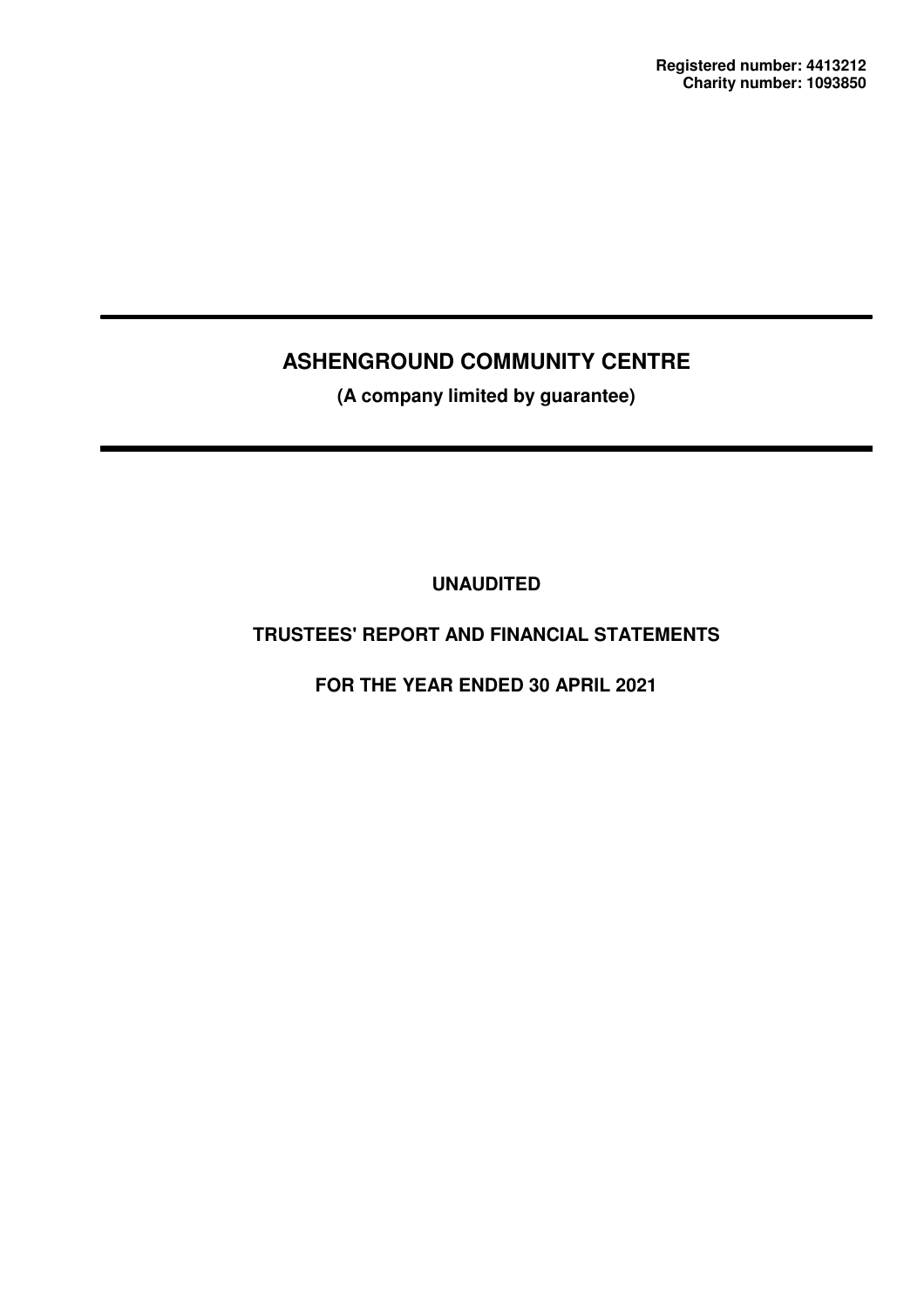**(A company limited by guarantee)**

## **CONTENTS**

|                                                                                | Page      |
|--------------------------------------------------------------------------------|-----------|
| Reference and administrative details of the company, its Trustees and advisers | 1         |
| <b>Trustees' report</b>                                                        | $2 - 5$   |
| Independent examiner's report                                                  | 6         |
| <b>Statement of financial activities</b>                                       | 7         |
| <b>Balance sheet</b>                                                           | $8 - 9$   |
| Notes to the financial statements                                              | $10 - 26$ |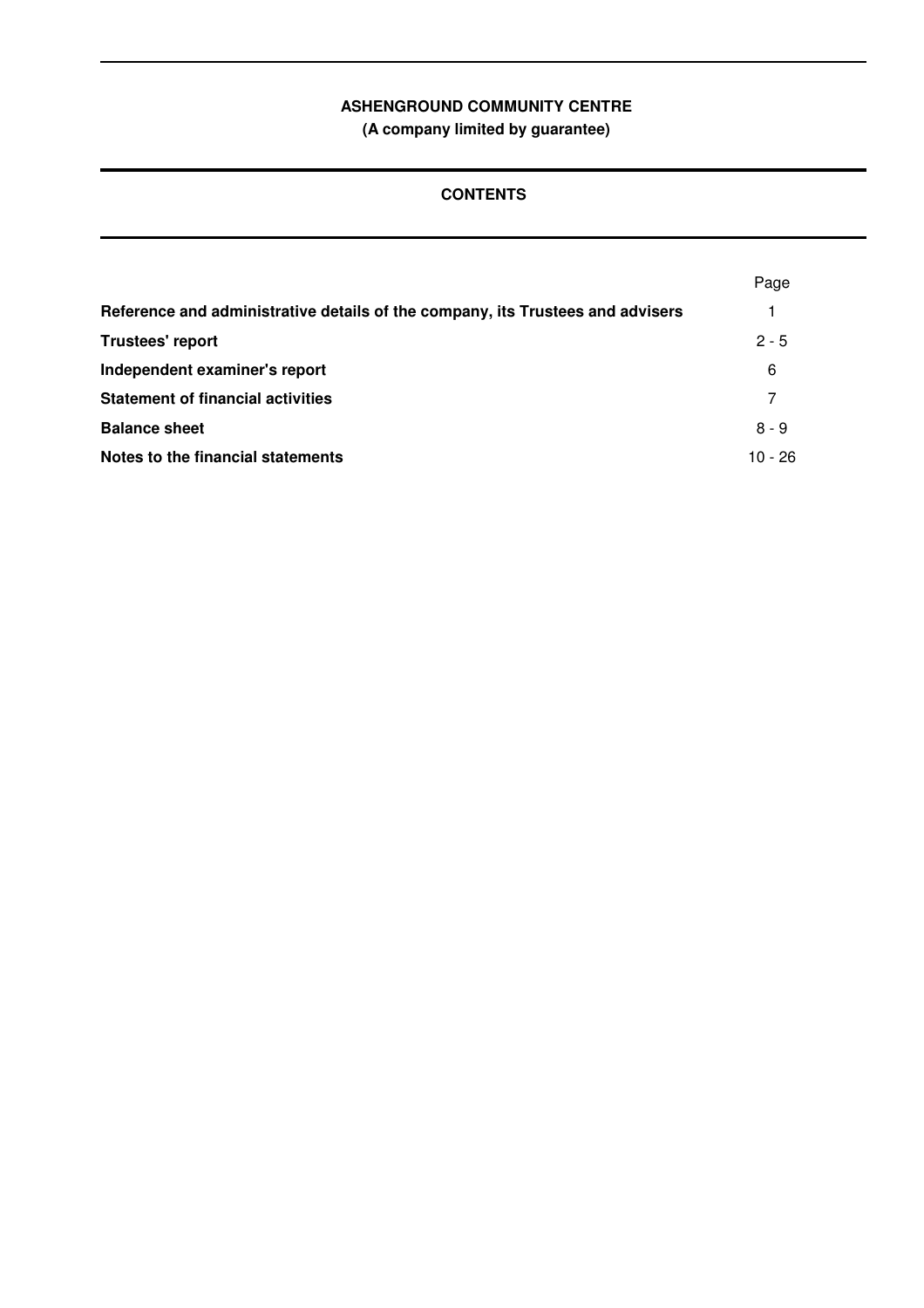**(A company limited by guarantee)**

### **REFERENCE AND ADMINISTRATIVE DETAILS OF THE COMPANY, ITS TRUSTEES AND ADVISERS FOR THE YEAR ENDED 30 APRIL 2021**

#### **Trustees**

R Goddard, Chair U Glass, Trustee J Grinsted, Trustee (deceased 17 May 2021) B Hinton, Trustee Reverend M Jones, Trustee K Martin, Trustee S McKenzie, Trustee L Moss, Trustee M Stanton, Trustee

#### **Company registered number** 4413212

#### **Charity registered number** 1093850

### **Registered office**

Southdown Close Haywards Heath West Sussex RH16 4JR

## **Accountants**

Brian Cook Associates Chartered Tax Advisers and Accountants Marine House 151 Western Road Haywards Heath West Sussex RH16 3LH

### **Bankers**

Barclays Bank PLC 77 South Road Haywards Heath West Sussex RH16 4LB

## **Solicitors**

Waugh & Co 4 Mill Green Business Estate Mill Green Road Haywards Heath West Sussex RH16 1XQ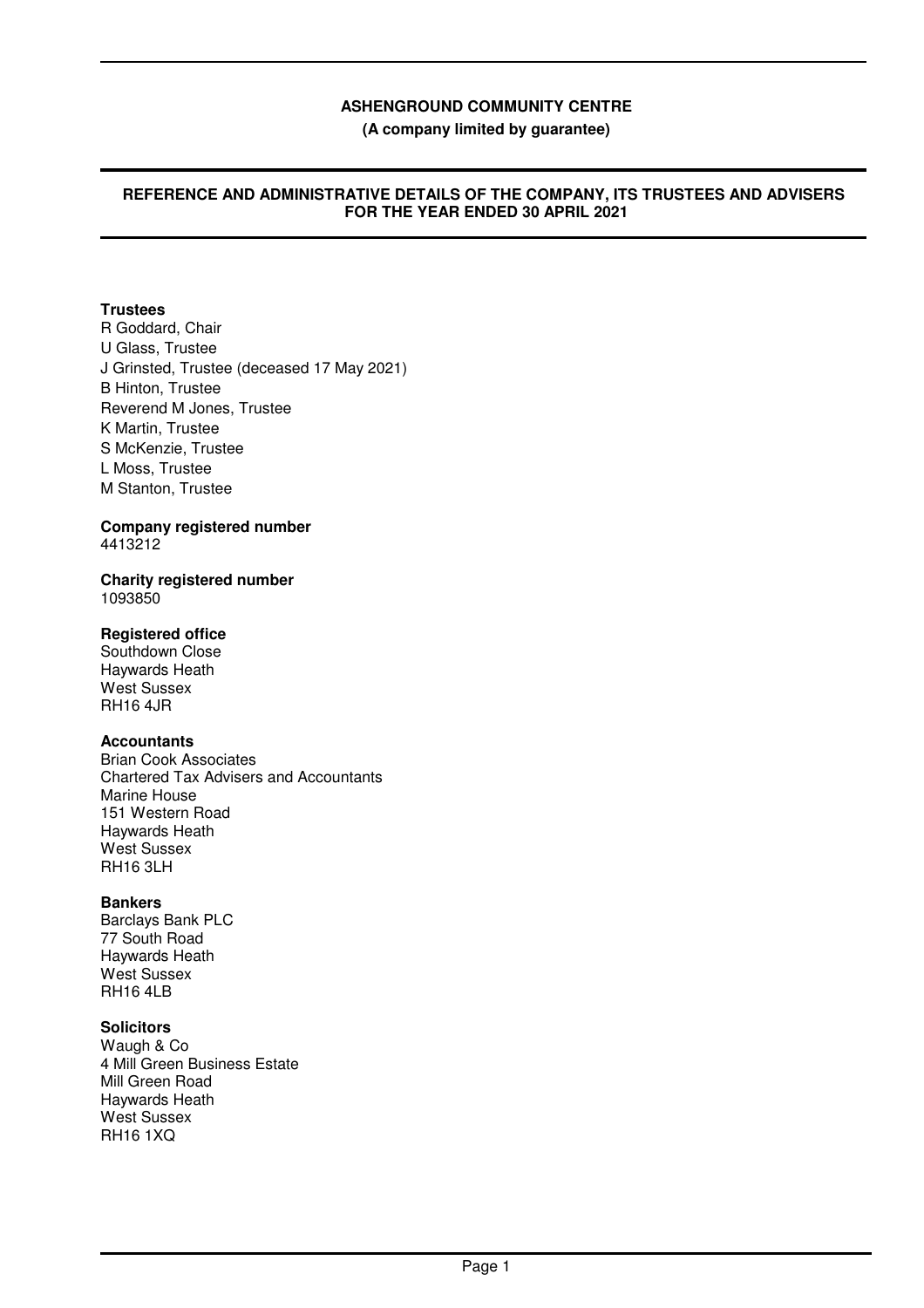**(A company limited by guarantee)**

### **TRUSTEES' REPORT FOR THE YEAR ENDED 30 APRIL 2021**

The Trustees present their annual report together with the financial statements of the company for the 1 May 2020 to 30 April 2021. The Annual report serves the purposes of both a Trustees' report and a directors' report under company law. The Trustees confirm that the Annual report and financial statements of the charitable company comply with the current statutory requirements, the requirements of the charitable company's governing document and the provisions of the Statement of Recommended Practice (SORP) applicable to charities preparing their accounts in accordance with the Financial Reporting Standard applicable in the UK and Republic of Ireland (FRS102) (effective 1 January 2019).

Since the company qualifies as small under section 382 of the Companies Act 2006, the Strategic report required of medium and large companies under the Companies Act 2006 (Strategic Report and Directors' Report) Regulations 2013 has been omitted.

#### **Objectives and activities**

### **a. Policies and objectives**

In setting objectives and planning for activities, the Trustees have given due consideration to general guidance published by the Charity Commission relating to public benefit, including the guidance 'Public benefit: running a charity (PB2)'.

#### **Achievements and performance**

### **a. Review of activities**

The objectives of the charity are to provide facilities and services in the interests of social welfare in order to improve the conditions of life of the inhabitants of Haywards Heath, West Sussex and the surrounding area, without distinction of gender, sexual orientation, disability or of political, religious or other opinions.

As we emerge from the Covid 19 pandemic, the Centre reopened for hiring in accordance with the various restrictions imposed by national Government. As mentioned last year a grant of £10k was received from Mid Sussex District Council, as part of the support arrangements put in place by our national Government, at the start of the Pandemic. We gratefully received further support in January 2021 by way of an Additional Restrictions Grant from MSDC - £4,000. In March Sussex Community Foundations Grant towards running costs - £4,000, in April 2021 Discretionary Restrictions Grant from MSDC for Nov/Dec lockdown - £1,334 and in April 2021 a further £8,097 Business Support Package from MSDC for the most recent lockdown. We also claimed part-time furlough grants from HMRC for staff during the year.

When possible, Trustees met in person, otherwise continued communication to ensure the centre was open when allowed and comply with the various Covid restrictions and ensure the Centre was a safe place for people to gather.

Although a difficult year due to the pandemic the Centre continues to be a focal point for the community, with varied activities serving a wide range of users. Lettings for the Centre have continued to increase with most regular groups returning, occasional bookings and commercial bookings continue to provide a valuable source of income as well as providing services in the heart of the community. Although there is some available space for lettings at the Centre, much of the time it is being used to full capacity. This is partially the result of favorable comments from users and many recommending the Centre to other groups, friends and family and partially due to networking by the Centre Manager and communication tools, such as the website and social media. The Centre publicises its activities and local events on its notice boards, as well as information regarding support for those with health, financial and social difficulties. It has established links with local councils and voluntary bodies. Whilst the wide-ranging use of facilities meets many of our original aims, the board still remain keen to outreach further to the community.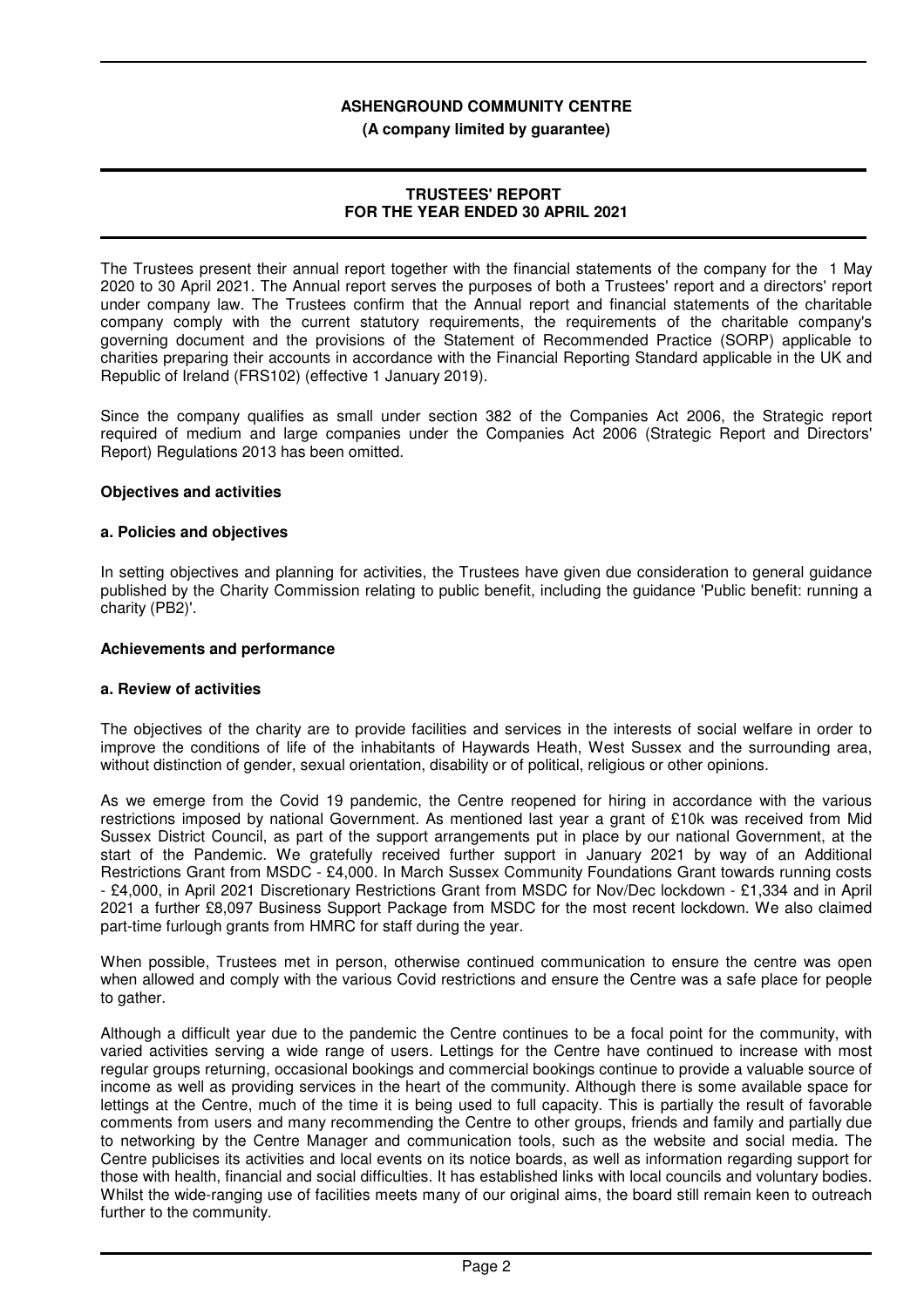**(A company limited by guarantee)**

### **TRUSTEES' REPORT (CONTINUED) FOR THE YEAR ENDED 30 APRIL 2021**

#### **Achievements and performance (continued)**

Due to restrictions we were unable to host our annual open day, the Board are looking forward to this increasingly popular event being held again.

Our regular Cinema shows were unable to be provided during the year. Popularity had been steadily increasing, and the Board are planning to reopen the Cinema as soon as possible. The Board considers these events as an investment into the community and recognises the need to reach out to those who would otherwise be unable to attend the cinema. The Board are considering a capital investment to install our own equipment in the Centre to reduce the cost running cost of these events, and allow this to be a more regular fixture in our calendar.

The Centre Café was unable to re-open during the year. However, the Trustees and volunteers are eagerly planning for the café to open during the Summer.

Our pre School continues to thrive, and has soon become an essential part of Centre and community life. Numbers attending continue to increase and a Committee of Parents, Staff and Trustees is being established to assist its management. Mrs. Eva Simms and her team have ensured the that our youngest members of the community have enjoyed a safe and informative place to continue their development.

The Management Committee carries out its duties in an effective and professional manner. It provides regular reports to the Trustees to enable the Board to meet its responsibilities. As well as overseeing the daily management of the Centre, the Committee closely monitors income and costs. Kevin Martin is Chairman of the Management Committee and continues to involve the Centre users and local community in the work of his committee. Mrs. Sue Neatherway is the Centre Manager and they ensure that the Chair of the Board is informed of any potential urgent issues and seek his advice if required. The Chairman of the Board also attends the management meetings. Thanks continue to be due to the Centre Manager for her dedicated work and the help and assistance she provides to the Chairman of the Board. Kevin Martin has ensured the Centre has complied with Covid restrictions; the Chairman of the Board expresses thanks to Kevin for this additional workload he has carried out so conscientiously.

The company, working with the Management Committee, has continued to review its policies and is satisfied that the policies meet the needs of the Centre, its staff, volunteers and users. Copies of the Centre's policies are available from the company's offices.

The Centre ensures that maintenance and testing of equipment is carried out regularly and has contracts in place to ensure that health and safety and duty of care requirements are met to a high standard. The fund for larger scale maintenance continues to increase to enable the Centre to undertake any necessary work in the future.

### **Financial review**

#### **a. Going concern**

The use of the Centre continues to grow and the trustees are confident of the future viability of the Centre. The Trustees, therefore, continue to adopt the going concern basis of accounting in preparing the annual financial statements.

### **b. Reserves policy**

The reserves policy is to have reserves at a level which represents at least three months overall running costs and designated funds for large scale maintenance costs and replacement of equipment.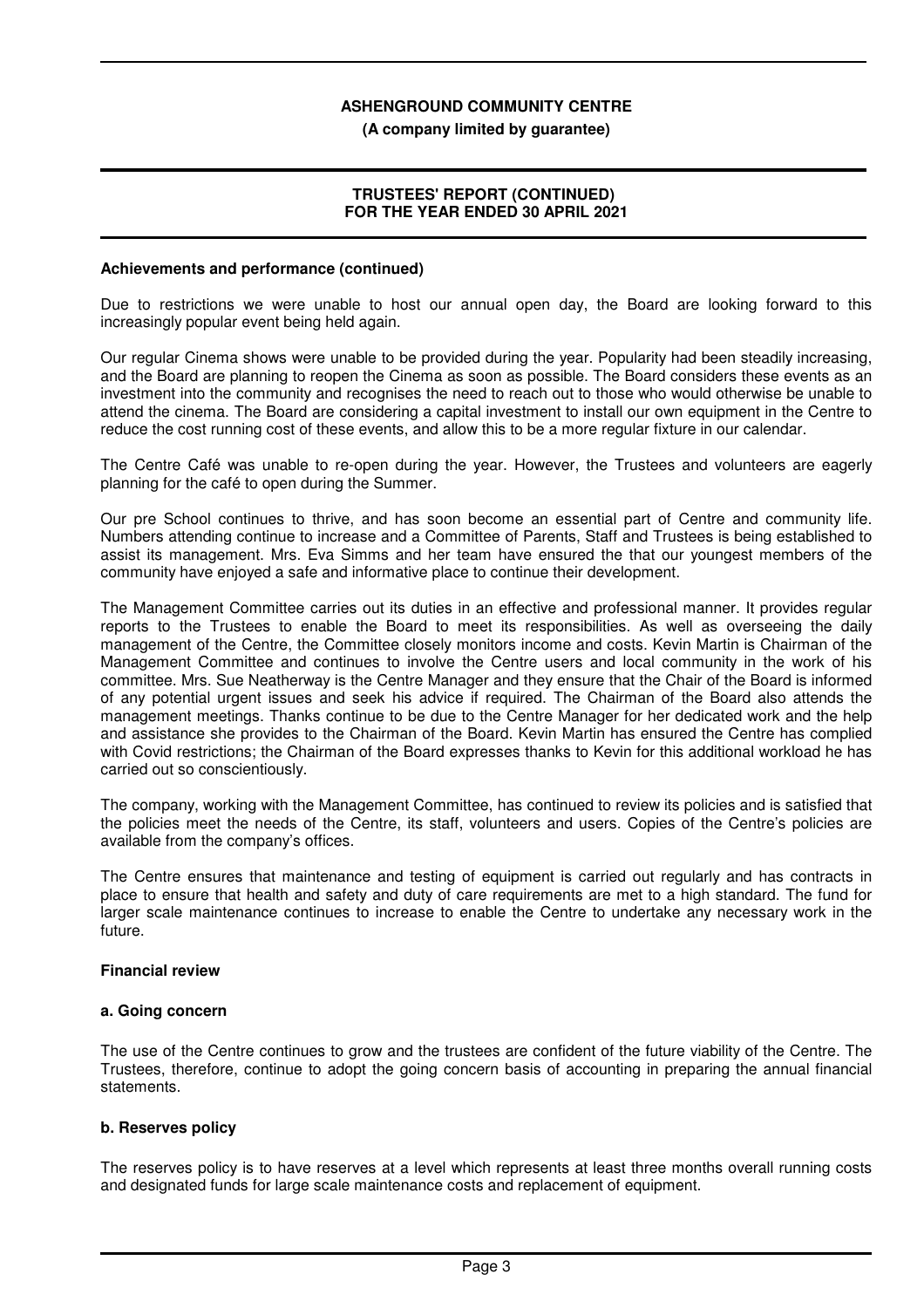**(A company limited by guarantee)**

### **TRUSTEES' REPORT (CONTINUED) FOR THE YEAR ENDED 30 APRIL 2021**

#### **c. Financial risk management objectives and policies**

Other than the risks covered by the Charity's insurance policy, the Board of Trustees (the Board) has not identified any other substantial risks. The cash flow risk identified when the Centre first commenced trading is no longer a concern. The Centre Manager maintains consistent scrutiny of income and expenditure and the Board is given the current position in relation to the budget at every meeting. The Management Committee and the Board continue to monitor risk possibilities and take action if any are identified.

#### **Structure, governance and management**

#### **a. Constitution**

Ashenground Community Centre is registered as a charitable company limited by guarantee and was set up by a Memorandum of Association.

### **b. Methods of appointment or election of Trustees**

The management of the company is the responsibility of the Trustees who are elected and co-opted under the terms of the Memorandum of Association.

The number of Trustees shall be at least four and not more than nine. Not more than four shall be appointed by the Church of the Ascension, Haywards Heath (the "Nominated Trustees") and the remainder (the "Elected Trustees) shall be elected by the membership.

None of the Trustees, who are also directors for company law purposes, held any beneficial interest in the company at any time.

#### **c. Organisational structure and decision-making policies**

The Management Committee (two of whose members have to be Trustees) meets regularly and is responsible for the operations of the Centre. The Preschool Committee (two of whose members have to be Trustees) meets termly and is responsible for the operations of the Preschool.

For the Centre Operations there are four employees - the Centre Manager (Mrs Sue Neatherway), the Caretaker and the holiday-cover Caretaker and the Board Minutes Secretary. And for the Preschool Operations there are six employees – the Preschool Manager (Mrs Eva Sims), the Preschool Supervisor, three Preschool Assistants and one Bank Staff member.

#### **d. Policies adopted for the induction and training of Trustees**

The charity has been fortunate to have attracted a high standard of Trustee with a wide range of skills from other sectors and most of whom have had experience of being a Trustee of other charities. A briefing is provided to new trustees. They are also provided with a copy of the Memorandum and Articles of Association, previous minutes and the annual report and accounts.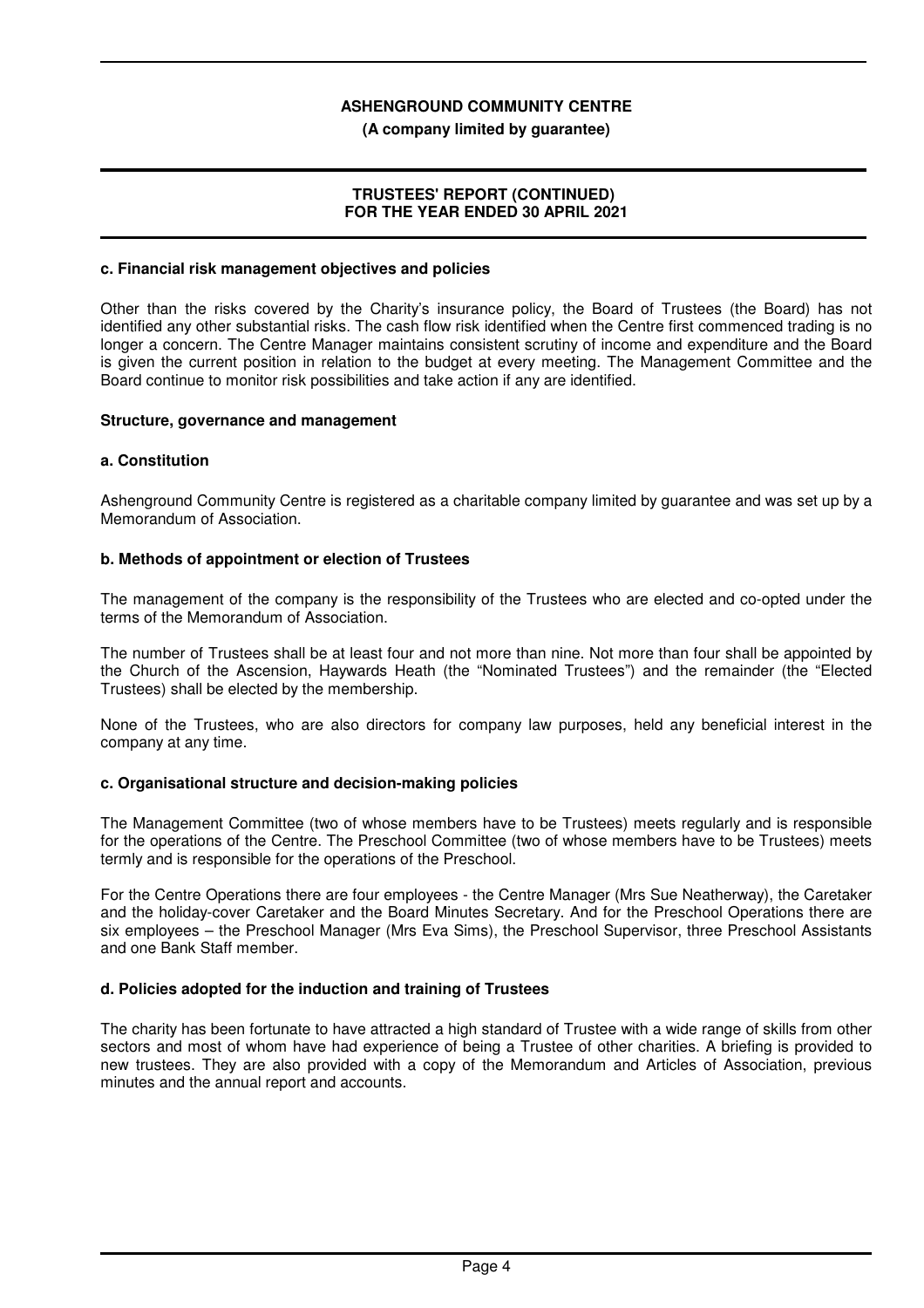#### **(A company limited by guarantee)**

### **TRUSTEES' REPORT (CONTINUED) FOR THE YEAR ENDED 30 APRIL 2021**

#### **Plans for future periods**

The financial targets are being met. The Board continues to concentrate on three areas - Business Finance, Capital Expenditure and Development – with the aim of further improving the facilities and services offered whilst ensuring that finances remain sound and can meet any potential increased expenditure.

The pandemic caused by covid-19 has had, and will continue to have for some time, an effect on the operations of the Centre. Trustees will carefully monitor the financial implications of the pandemic whilst providing for the changing demands and needs within our community.

Trustees continue to monitor the impact of the Pre-School and will invest, as soon as funds allow, in new equipment to ensure our younger members of our community receive the best start in their education. The storage sheds in the garden used by the Pre-School and others will require replacement in the near future, Trustees are planning for their replacement.

#### **Members' liability**

The Members of the company guarantee to contribute an amount not exceeding  $£1$  to the assets of the company in the event of winding up.

#### **Statement of Trustees' responsibilities**

The Trustees (who are also the directors of the company for the purposes of company law) are responsible for preparing the Trustees' report and the financial statements in accordance with applicable law and United Kingdom Accounting Standards (United Kingdom Generally Accepted Accounting Practice).

Company law requires the Trustees to prepare financial statements for each financial year. Under company law, the Trustees must not approve the financial statements unless they are satisfied that they give a true and fair view of the state of affairs of the company and of its incoming resources and application of resources, including its income and expenditure, for that period. In preparing these financial statements, the Trustees are required to:

- select suitable accounting policies and then apply them consistently;
- observe the methods and principles of the Charities SORP (FRS 102);
- make judgments and accounting estimates that are reasonable and prudent;
- state whether applicable UK Accounting Standards (FRS 102) have been followed, subject to any material departures disclosed and explained in the financial statements;
- prepare the financial statements on the going concern basis unless it is inappropriate to presume that the company will continue in business.

The Trustees are responsible for keeping adequate accounting records that are sufficient to show and explain the company's transactions and disclose with reasonable accuracy at any time the financial position of the company and enable them to ensure that the financial statements comply with the Companies Act 2006. They are also responsible for safeguarding the assets of the company and hence for taking reasonable steps for the prevention and detection of fraud and other irregularities.

Approved by order of the members of the board of Trustees on and signed on their behalf by:

**R Goddard** (Chair of Trustees)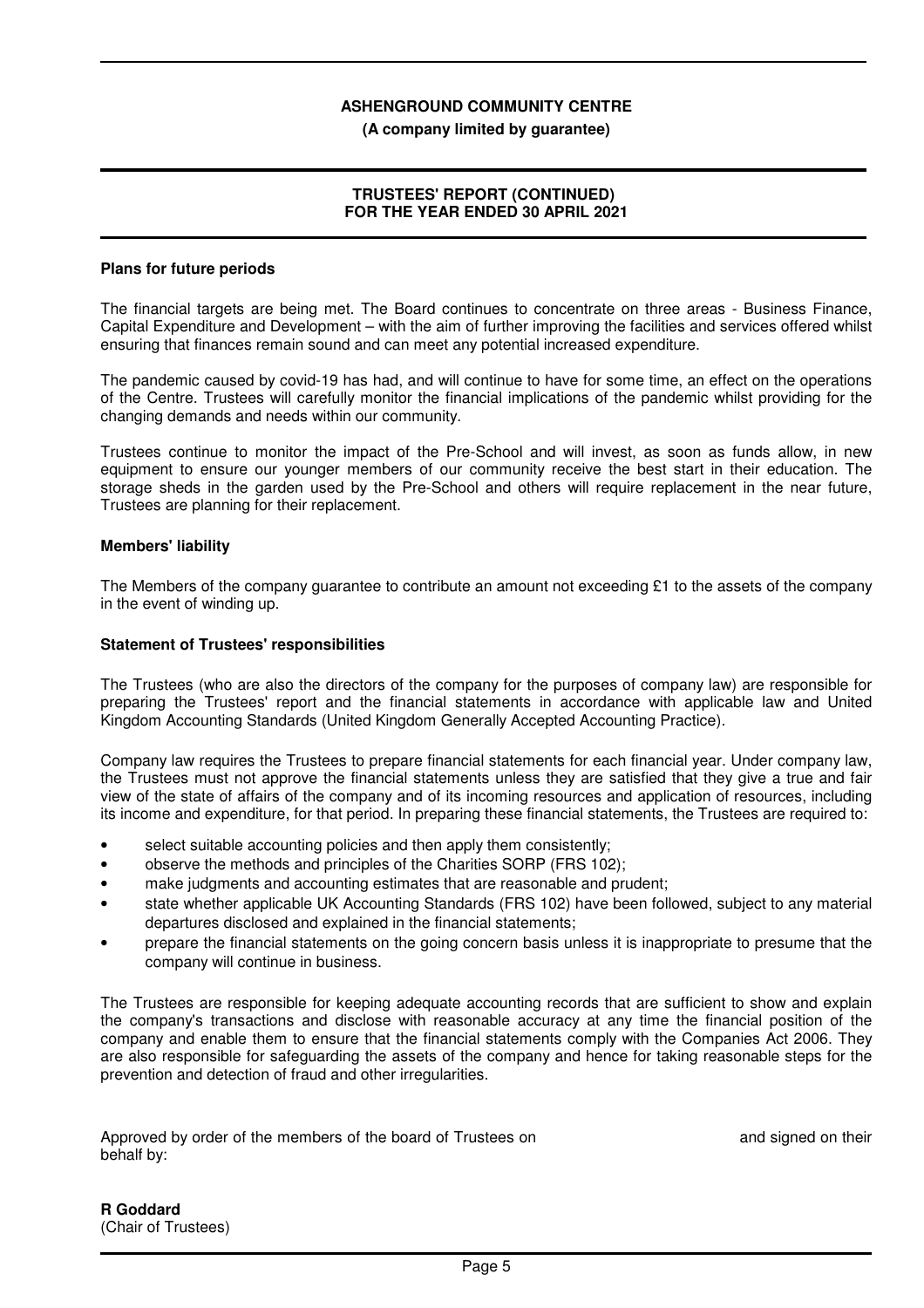**(A company limited by guarantee)**

#### **INDEPENDENT EXAMINER'S REPORT FOR THE YEAR ENDED 30 APRIL 2021**

#### **Independent examiner's report to the Trustees of Ashenground Community Centre ('the company')**

I report to the charity Trustees on my examination of the accounts of the company for the year ended 30 April 2021.

#### **Responsibilities and basis of report**

As the Trustees of the company (and its directors for the purposes of company law) you are responsible for the preparation of the accounts in accordance with the requirements of the Companies Act 2006 ('the 2006 Act').

Having satisfied myself that the accounts of the company are not required to be audited under Part 16 of the 2006 Act and are eligible for independent examination, I report in respect of my examination of the company's accounts carried out under section 145 of the Charities Act 2011 ('the 2011 Act'). In carrying out my examination I have followed the Directions given by the Charity Commission under section 145(5)(b) of the 2011 Act.

#### **Independent examiner's statement**

I have completed my examination. I confirm that no matters have come to my attention in connection with the examination giving me cause to believe:

- 1. accounting records were not kept in respect of the company as required by section 386 of the 2006 Act; or
- 2. the accounts do not accord with those records; or
- 3. the accounts do not comply with the accounting requirements of section 396 of the 2006 Act other than any requirement that the accounts give a 'true and fair' view which is not a matter considered as part of an independent examination; or
- 4. the accounts have not been prepared in accordance with the methods and principles of the Statement of Recommended Practice for accounting and reporting by charities [applicable to charities preparing their accounts in accordance with the Financial Reporting Standard applicable in the UK and Republic of Ireland (FRS 102)].

I have no concerns and have come across no other matters in connection with the examination to which attention should be drawn in this report in order to enable a proper understanding of the accounts to be reached.

This report is made solely to the company's Trustees, as a body, in accordance with Part 4 of the Charities (Accounts and Reports) Regulations 2008. My work has been undertaken so that I might state to the company's Trustees those matters I am required to state to them in an Independent examiner's report and for no other purpose. To the fullest extent permitted by law, I do not accept or assume responsibility to anyone other than the company and the company's Trustees as a body, for my work or for this report.

Signed: **Dated: Dated: Dated: Dated: Dated: Dated: Dated: Dated: Dated: Dated: Dated: Dated: Dated: Dated: Dated: Dated: Dated: Dated: Dated: Dated: Dated: Dated: Dated: Dated:** 

Brian T Cook **FCA** 

**Brian Cook Associates**

Chartered Tax Advisers and Accountants Marine House 151 Western Road Haywards Heath West Sussex RH16 3LH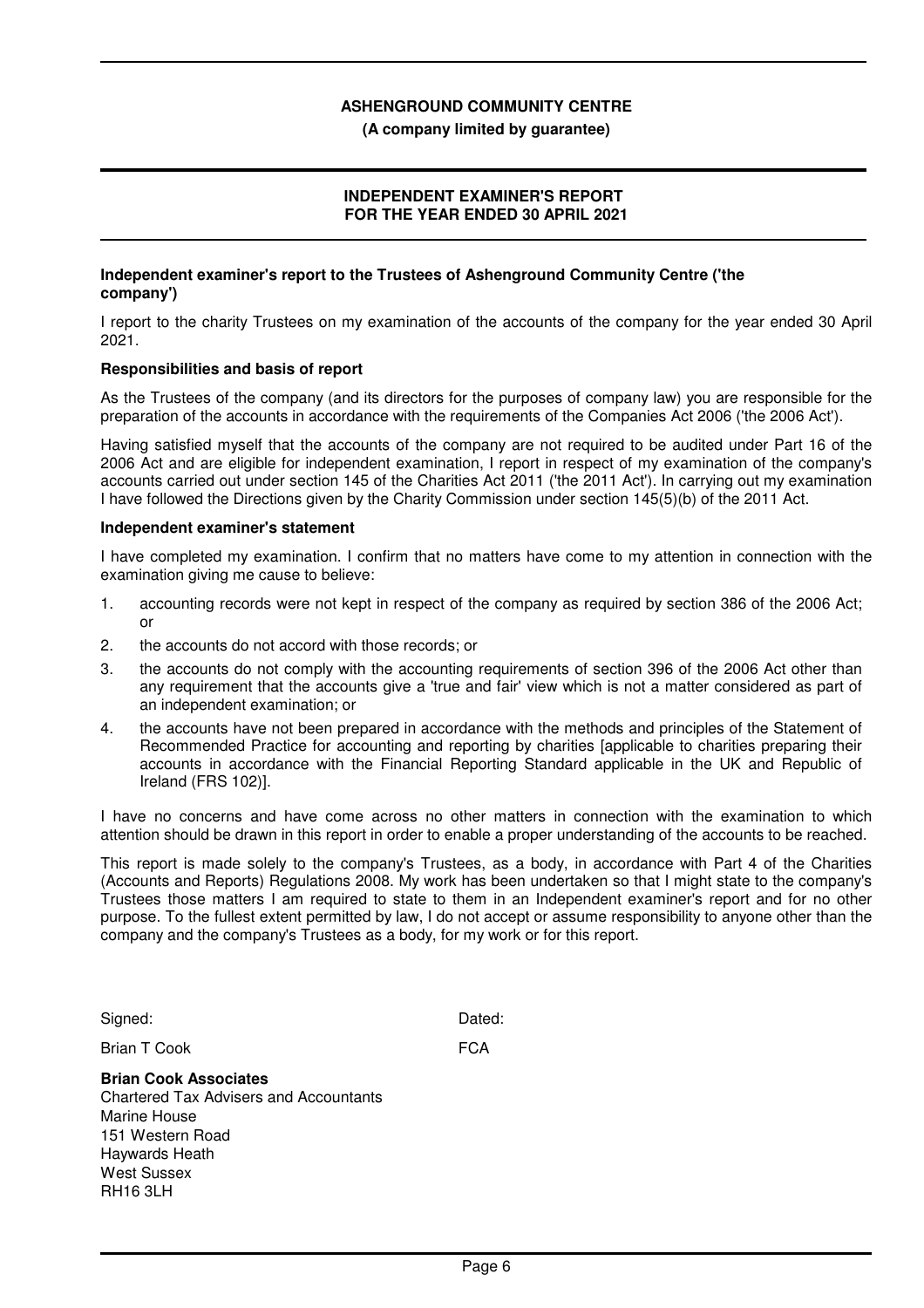**(A company limited by guarantee)**

|                                    |                | <b>Unrestricted</b><br>funds<br>2021 | <b>Restricted</b><br>funds<br>2021 | <b>Total</b><br>funds<br>2021 | Total<br>funds<br>2020 |
|------------------------------------|----------------|--------------------------------------|------------------------------------|-------------------------------|------------------------|
|                                    | <b>Note</b>    | £                                    | £                                  | £                             | £                      |
| Income from:                       |                |                                      |                                    |                               |                        |
| Donations and legacies             | 3              | 31,886                               | 2,678                              | 34,564                        | 23,752                 |
| Other trading activities           | 4              | 67,938                               |                                    | 67,938                        | 53,774                 |
| Investments                        | 5              | $\mathbf{2}$                         |                                    | $\mathbf 2$                   | 9                      |
| Other income                       | 6              | 21                                   |                                    | 21                            | 177                    |
| <b>Total income</b>                |                | 99,847                               | 2,678                              | 102,525                       | 77,712                 |
| <b>Expenditure on:</b>             |                |                                      |                                    |                               |                        |
| Charitable activities              | $\overline{7}$ | 81,440                               | 15,800                             | 97,240                        | 99,211                 |
| <b>Total expenditure</b>           |                | 81,440                               | 15,800                             | 97,240                        | 99,211                 |
| Net movement in funds              |                | 18,407                               | (13, 122)                          | 5,285                         | (21, 499)              |
| <b>Reconciliation of funds:</b>    |                |                                      |                                    |                               |                        |
| Total funds brought forward        |                | 34,147                               | 490,085                            | 524,232                       | 545,731                |
| Net movement in funds              |                | 18,407                               | (13, 122)                          | 5,285                         | (21, 499)              |
| <b>Total funds carried forward</b> |                | 52,554                               | 476,963                            | 529,517                       | 524,232                |

#### **STATEMENT OF FINANCIAL ACTIVITIES (INCORPORATING INCOME AND EXPENDITURE ACCOUNT) FOR THE YEAR ENDED 30 APRIL 2021**

The Statement of financial activities includes all gains and losses recognised in the year.

The notes on pages 10 to 26 form part of these financial statements.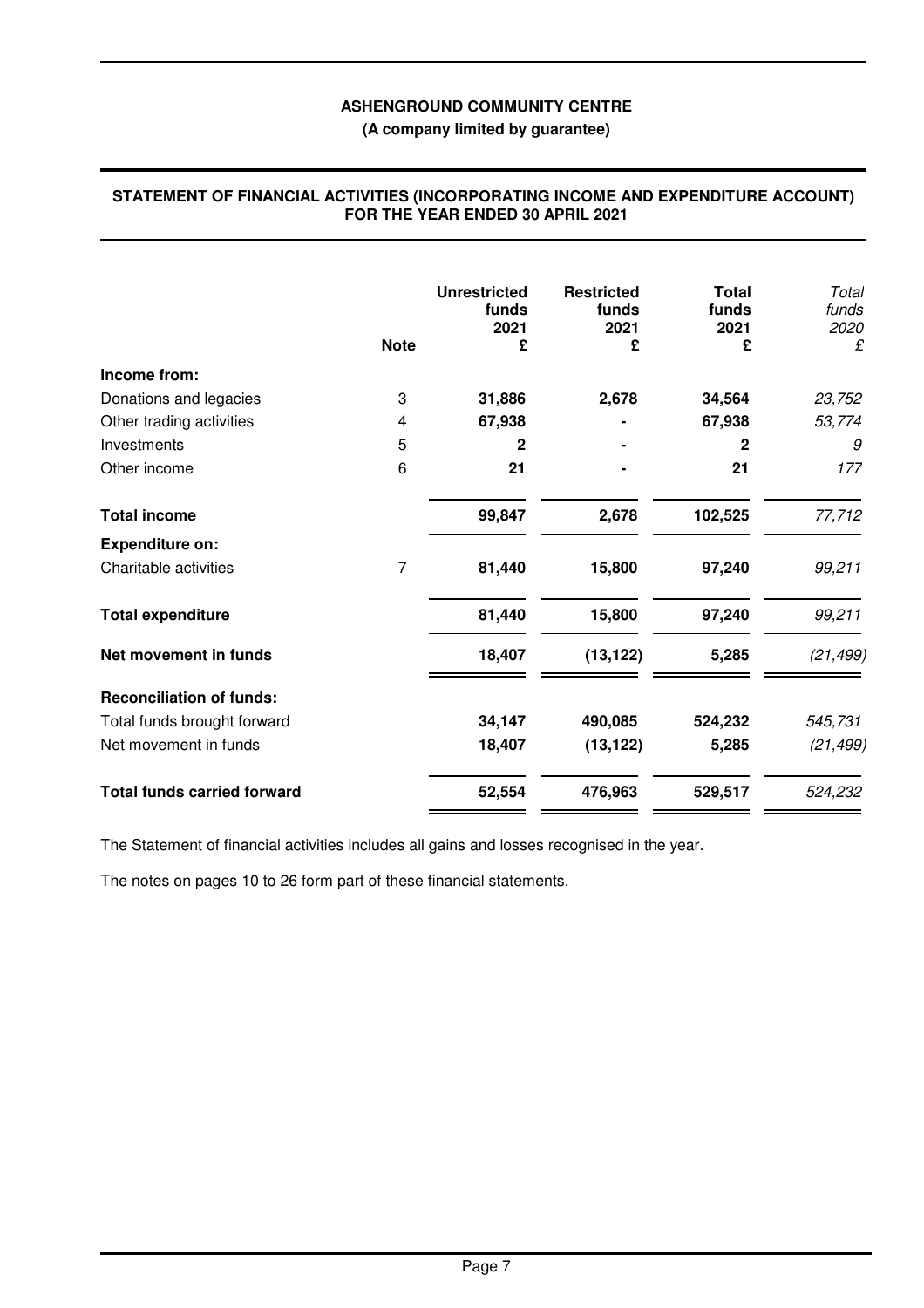#### **(A company limited by guarantee) REGISTERED NUMBER: 4413212**

| <b>BALANCE SHEET</b><br><b>AS AT 30 APRIL 2021</b> |             |           |           |           |           |  |
|----------------------------------------------------|-------------|-----------|-----------|-----------|-----------|--|
|                                                    | <b>Note</b> |           | 2021<br>£ |           | 2020<br>£ |  |
| <b>Fixed assets</b>                                |             |           |           |           |           |  |
| Tangible assets                                    | 12          |           | 500,502   |           | 514,268   |  |
|                                                    |             |           | 500,502   |           | 514,268   |  |
| <b>Current assets</b>                              |             |           |           |           |           |  |
| Debtors                                            | 13          | 4,161     |           | 3,376     |           |  |
| Cash at bank and in hand                           |             | 35,975    |           | 18,972    |           |  |
|                                                    |             | 40,136    |           | 22,348    |           |  |
| Creditors: amounts falling due within one<br>year  | 14          | (11, 121) |           | (12, 384) |           |  |
| <b>Net current assets</b>                          |             |           | 29,015    |           | 9,964     |  |
| <b>Total net assets</b>                            |             |           | 529,517   |           | 524,232   |  |
| <b>Charity funds</b>                               |             |           |           |           |           |  |
| <b>Restricted funds</b>                            | 16          |           | 476,963   |           | 490,085   |  |
| Unrestricted funds                                 | 16          |           | 52,554    |           | 34,147    |  |
| <b>Total funds</b>                                 |             |           | 529,517   |           | 524,232   |  |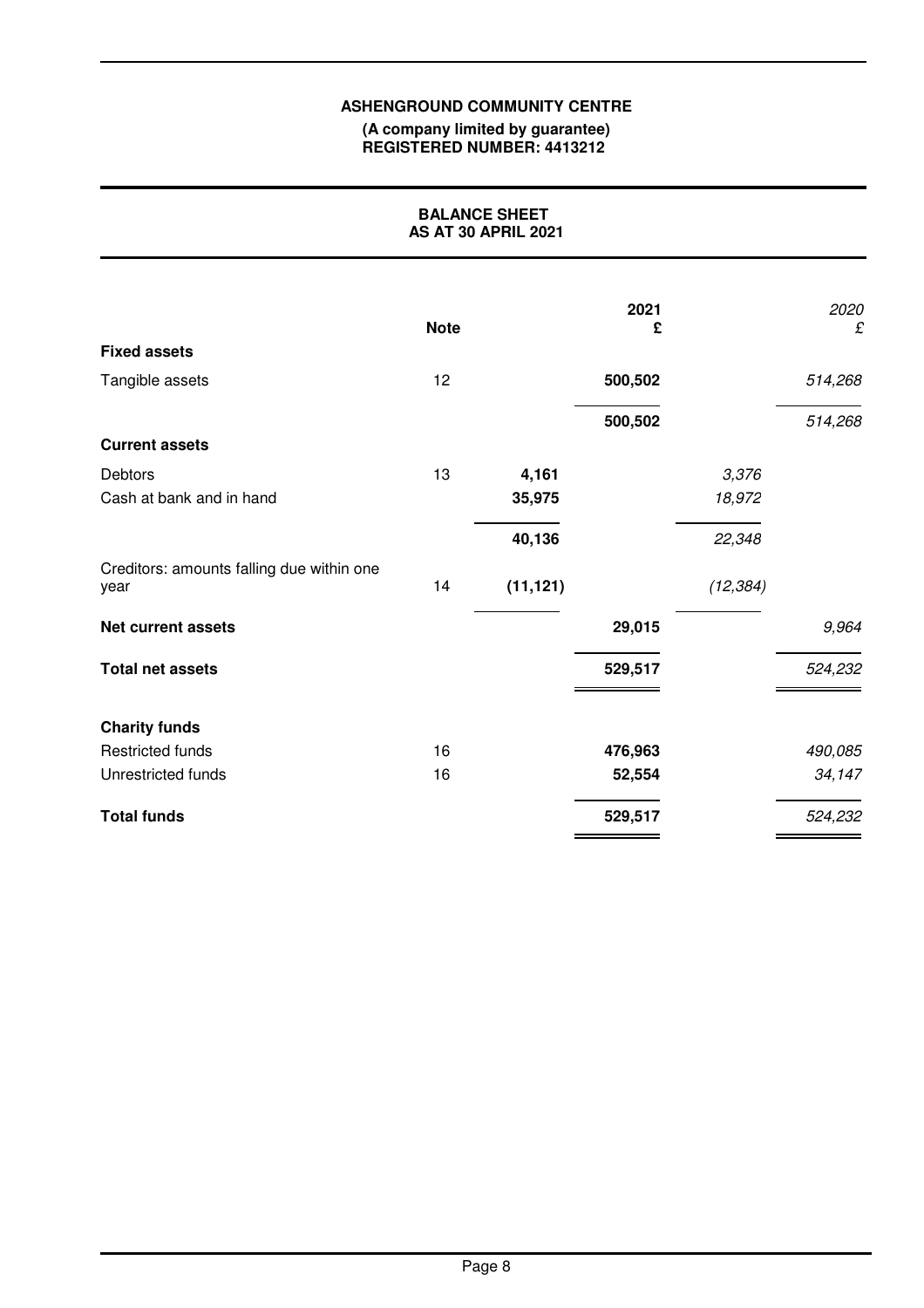#### **(A company limited by guarantee) REGISTERED NUMBER: 4413212**

## **BALANCE SHEET (CONTINUED) AS AT 30 APRIL 2021**

The company was entitled to exemption from audit under section 477 of the Companies Act 2006.

The members have not required the company to obtain an audit for the year in question in accordance with section 476 of Companies Act 2006.

The Trustees acknowledge their responsibilities for complying with the requirements of the Act with respect to accounting records and preparation of financial statements.

The financial statements have been prepared in accordance with the provisions applicable to entities subject to the small companies regime.

The financial statements were approved and authorised for issue by the Trustees on and and signed on their behalf by:

**R Goddard** (Chair of Trustees)

The notes on pages 10 to 26 form part of these financial statements.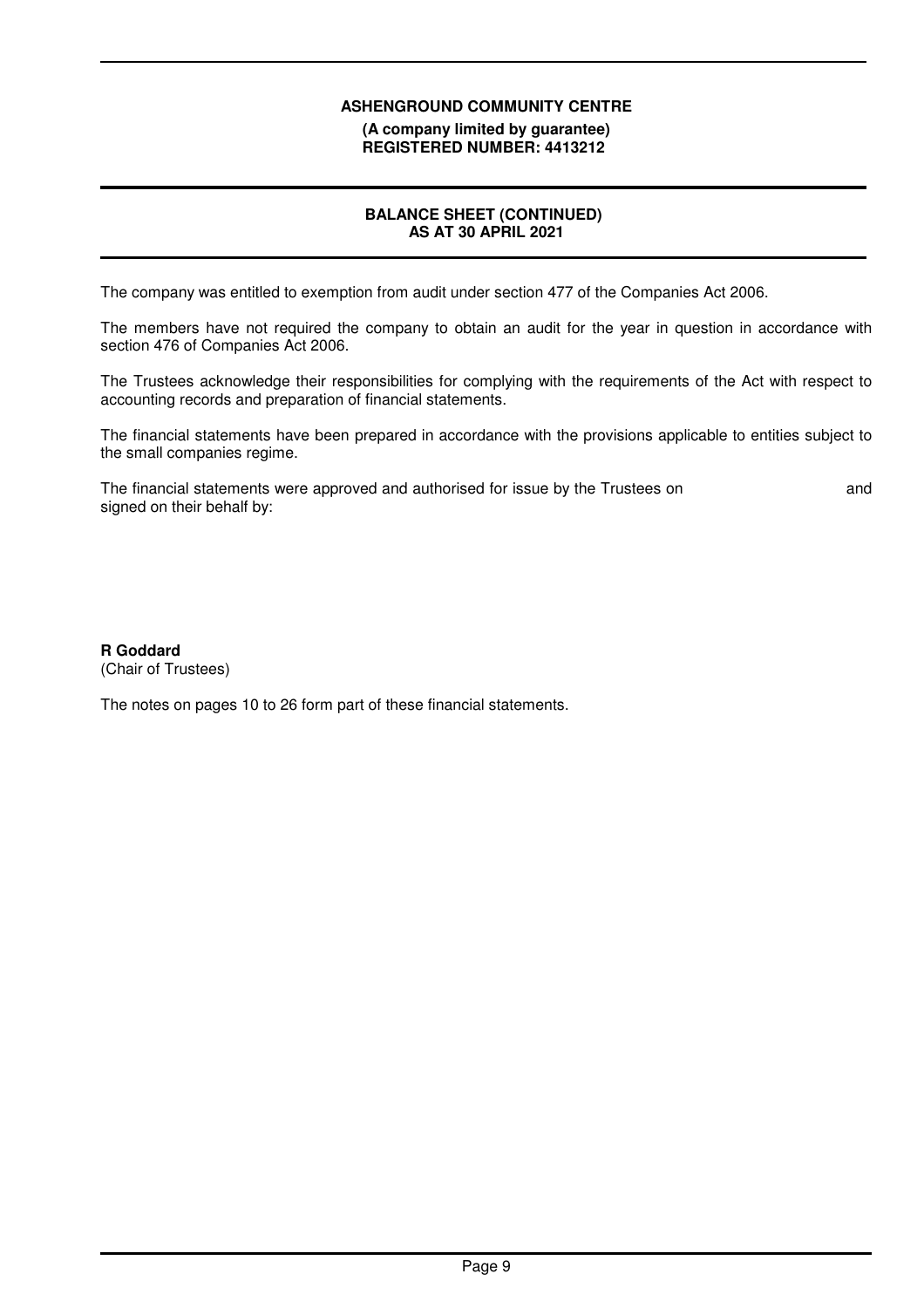#### **(A company limited by guarantee)**

#### **NOTES TO THE FINANCIAL STATEMENTS FOR THE YEAR ENDED 30 APRIL 2021**

#### **1. General information**

Ashenground Community Centre is a private charitable company, limited by guarantee, domiciled in England and Wales registration number 4413212 and charity number 1093850. The resgistered office and principal place of business is Southdown Close, Haywards Heath, West Sussex.

#### **2. Accounting policies**

#### **2.1 Basis of preparation of financial statements**

The financial statements have been prepared in accordance with the Charities SORP (FRS 102) - Accounting and Reporting by Charities: Statement of Recommended Practice applicable to charities preparing their accounts in accordance with the Financial Reporting Standard applicable in the UK and Republic of Ireland (FRS 102) (effective 1 January 2015), the Financial Reporting Standard applicable in the UK and Republic of Ireland (FRS 102) and the Companies Act 2006.

Ashenground Community Centre meets the definition of a public benefit entity under FRS 102. Assets and liabilities are initially recognised at historical cost or transaction value unless otherwise stated in the relevant accounting policy.

#### **2.2 Income**

All income is recognised once the company has entitlement to the income, it is probable that the income will be received and the amount of income receivable can be measured reliably.

Grants are included in the Statement of financial activities on a receivable basis. The balance of income received for specific purposes but not expended during the period is shown in the relevant funds on the Balance sheet. Where income is received in advance of entitlement of receipt, its recognition is deferred and included in creditors as deferred income. Where entitlement occurs before income is received, the income is accrued.

Income tax recoverable in relation to investment income is recognised at the time the investment income is receivable.

Other income is recognised in the period in which it is receivable and to the extent the goods have been provided or on completion of the service.

#### **2.3 Expenditure**

Expenditure is recognised once there is a legal or constructive obligation to transfer economic benefit to a third party, it is probable that a transfer of economic benefits will be required in settlement and the amount of the obligation can be measured reliably.

Expenditure is accounted for on an accruals basis and has been included under expense categories that aggregate all costs for allocation to activities.

Expenditure on charitable activities is incurred on directly undertaking the activities which further the company's objectives, as well as any associated support costs.

All expenditure is inclusive of irrecoverable VAT.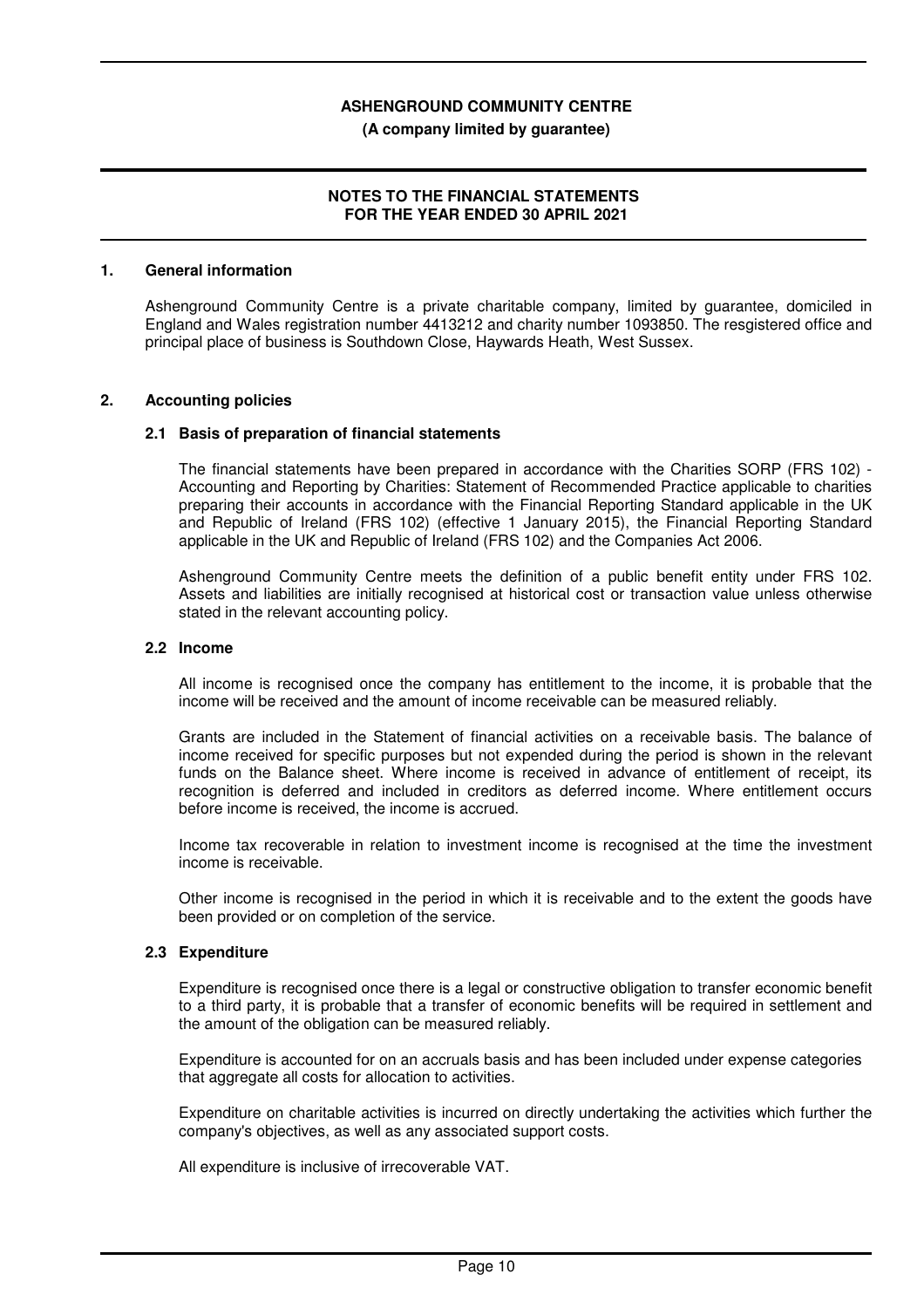**(A company limited by guarantee)**

### **NOTES TO THE FINANCIAL STATEMENTS FOR THE YEAR ENDED 30 APRIL 2021**

#### **2. Accounting policies (continued)**

#### **2.4 Government grants**

Government grants relating to tangible fixed assets are treated as deferred income and released to the Statement of financial activities over the expected useful lives of the assets concerned. Other grants are credited to the Statement of financial activities as the related expenditure is incurred.

#### **2.5 Interest receivable**

Interest on funds held on deposit is included when receivable and the amount can be measured reliably by the company; this is normally upon notification of the interest paid or payable by the institution with whom the funds are deposited.

#### **2.6 Tangible fixed assets and depreciation**

Tangible fixed assets costing £100 or more are capitalised and recognised when future economic benefits are probable and the cost or value of the asset can be measured reliably.

Tangible fixed assets are initially recognised at cost. After recognition, under the cost model, tangible fixed assets are measured at cost less accumulated depreciation and any accumulated impairment losses. All costs incurred to bring a tangible fixed asset into its intended working condition should be included in the measurement of cost.

Depreciation is charged so as to allocate the cost of tangible fixed assets less their residual value over their estimated useful lives, using the straight-line method.

Depreciation is provided on the following bases:

| Freehold property     | - 2% 50 years straight line |
|-----------------------|-----------------------------|
| Fixtures and fittings | - 20% 5 years straight line |
| Computer equipment    | - 33% 3 years straight line |

### **2.7 Debtors**

Trade and other debtors are recognised at the settlement amount after any trade discount offered. Prepayments are valued at the amount prepaid net of any trade discounts due.

#### **2.8 Cash at bank and in hand**

Cash at bank and in hand includes cash and short-term highly liquid investments with a short maturity of three months or less from the date of acquisition or opening of the deposit or similar account.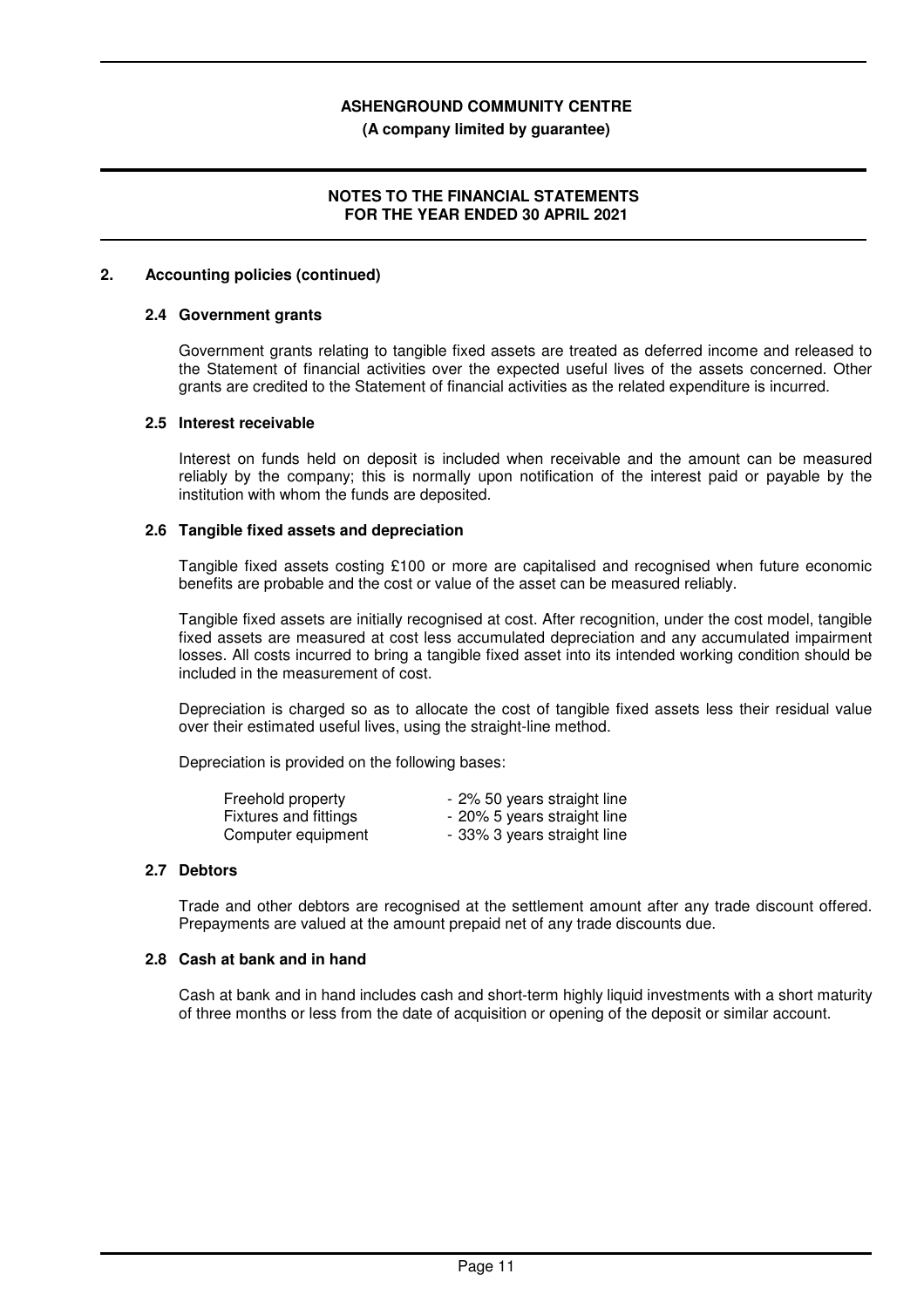**(A company limited by guarantee)**

### **NOTES TO THE FINANCIAL STATEMENTS FOR THE YEAR ENDED 30 APRIL 2021**

#### **2. Accounting policies (continued)**

#### **2.9 Liabilities and provisions**

Liabilities are recognised when there is an obligation at the Balance sheet date as a result of a past event, it is probable that a transfer of economic benefit will be required in settlement, and the amount of the settlement can be estimated reliably.

Liabilities are recognised at the amount that the company anticipates it will pay to settle the debt or the amount it has received as advanced payments for the goods or services it must provide.

Provisions are measured at the best estimate of the amounts required to settle the obligation. Where the effect of the time value of money is material, the provision is based on the present value of those amounts, discounted at the pre-tax discount rate that reflects the risks specific to the liability. The unwinding of the discount is recognised in the Statement of financial activities as a finance cost.

#### **2.10 Financial instruments**

The company only has financial assets and financial liabilities of a kind that qualify as basic financial instruments. Basic financial instruments are initially recognised at transaction value and subsequently measured at their settlement value with the exception of bank loans which are subsequently measured at amortised cost using the effective interest method.

#### **2.11 Pensions**

The company operates a defined contribution pension scheme and the pension charge represents the amounts payable by the company to the fund in respect of the year.

### **2.12 Fund accounting**

General funds are unrestricted funds which are available for use at the discretion of the Trustees in furtherance of the general objectives of the company and which have not been designated for other purposes.

Designated funds comprise unrestricted funds that have been set aside by the Trustees for particular purposes. The aim and use of each designated fund is set out in the notes to the financial statements.

Restricted funds are funds which are to be used in accordance with specific restrictions imposed by donors or which have been raised by the company for particular purposes. The costs of raising and administering such funds are charged against the specific fund. The aim and use of each restricted fund is set out in the notes to the financial statements.

Investment income, gains and losses are allocated to the appropriate fund.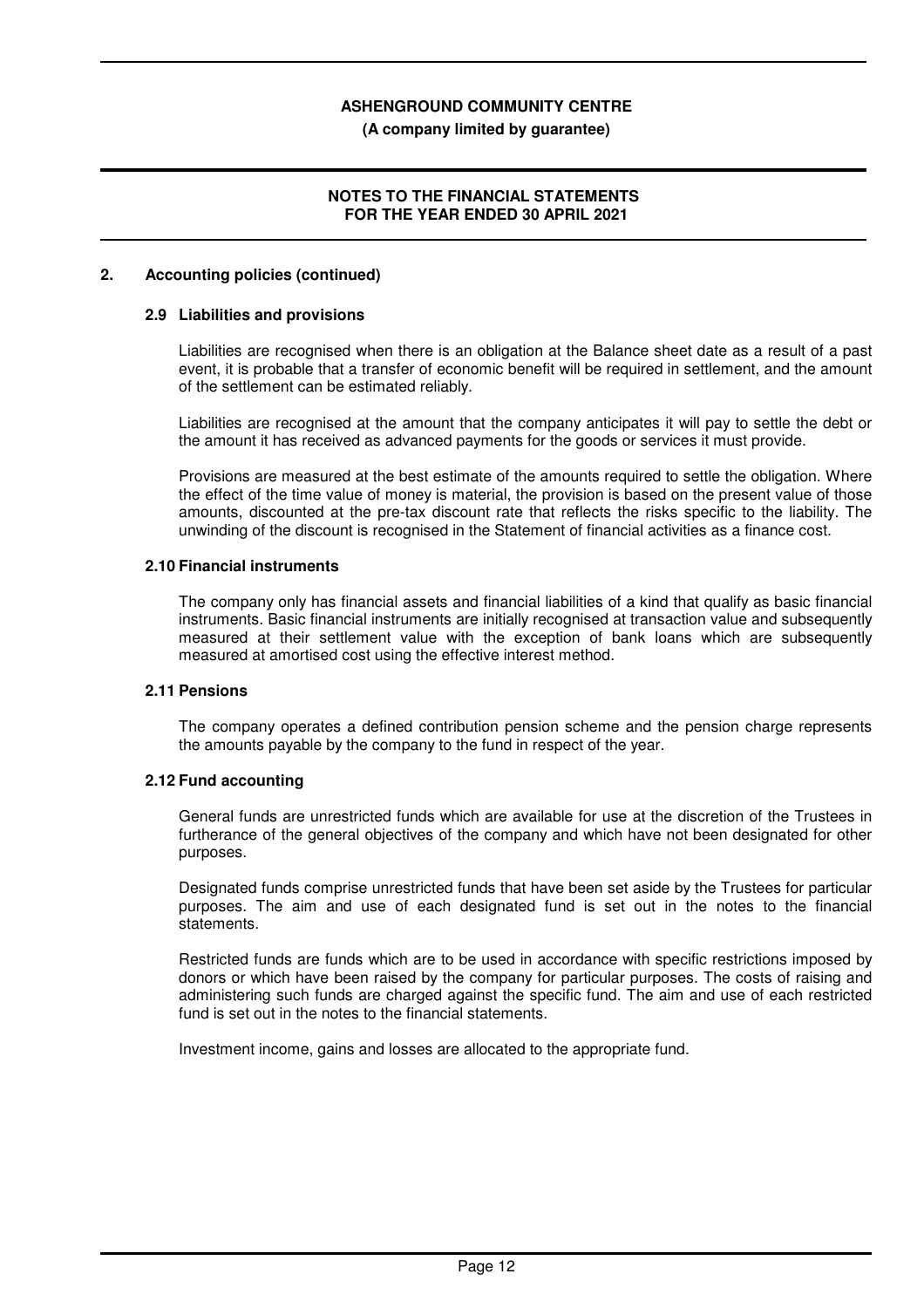**(A company limited by guarantee)**

### **NOTES TO THE FINANCIAL STATEMENTS FOR THE YEAR ENDED 30 APRIL 2021**

## **3. Income from donations and legacies**

|                                    | <b>Unrestricted</b><br>funds<br>2021<br>£ | <b>Restricted</b><br>funds<br>2021<br>£ | <b>Total</b><br>funds<br>2021<br>£ | Total<br>funds<br>2020<br>£ |
|------------------------------------|-------------------------------------------|-----------------------------------------|------------------------------------|-----------------------------|
| <b>Grants</b>                      |                                           |                                         |                                    |                             |
| <b>Sussex Community Foundation</b> | 4,000                                     |                                         | 4,000                              |                             |
| Mid Sussex District Council        |                                           | 1,740                                   | 1,740                              | 10,000                      |
| Haywards Heath Town Council        |                                           |                                         |                                    | 2,000                       |
| Groundwork UK                      |                                           |                                         |                                    | 250                         |
| <b>Government grants</b>           |                                           |                                         |                                    |                             |
| Covid 19 job retention scheme      | 13,481                                    |                                         | 13,481                             | 664                         |
| <b>MSDC Covid 19</b>               | 13,431                                    |                                         | 13,431                             |                             |
| Subtotal detailed disclosure       | 30,912                                    | 1,740                                   | 32,652                             | 12,914                      |
| Donations                          | 974                                       | 938                                     | 1,912                              | 10,838                      |
| <b>Total 2021</b>                  | 31,886                                    | 2,678                                   | 34,564                             | 23,752                      |
| <b>Total 2020</b>                  | 21,502                                    | 2,250                                   | 23,752                             |                             |

## **4. Income from other trading activities**

### **Income from fundraising events**

|                                | <b>Unrestricted</b><br>funds<br>2021<br>£ | Total<br>funds<br>2021<br>£ | Total<br>funds<br>2020<br>£ |
|--------------------------------|-------------------------------------------|-----------------------------|-----------------------------|
| Hall hire                      | 9,518                                     | 9,518                       | 26,099                      |
| Film tickets and raffle income | ٠                                         | $\blacksquare$              | 2,270                       |
| Preschool fundraising          | 279                                       | 279                         | 644                         |
| <b>Total 2021</b>              | 9,797                                     | 9,797                       | 29,013                      |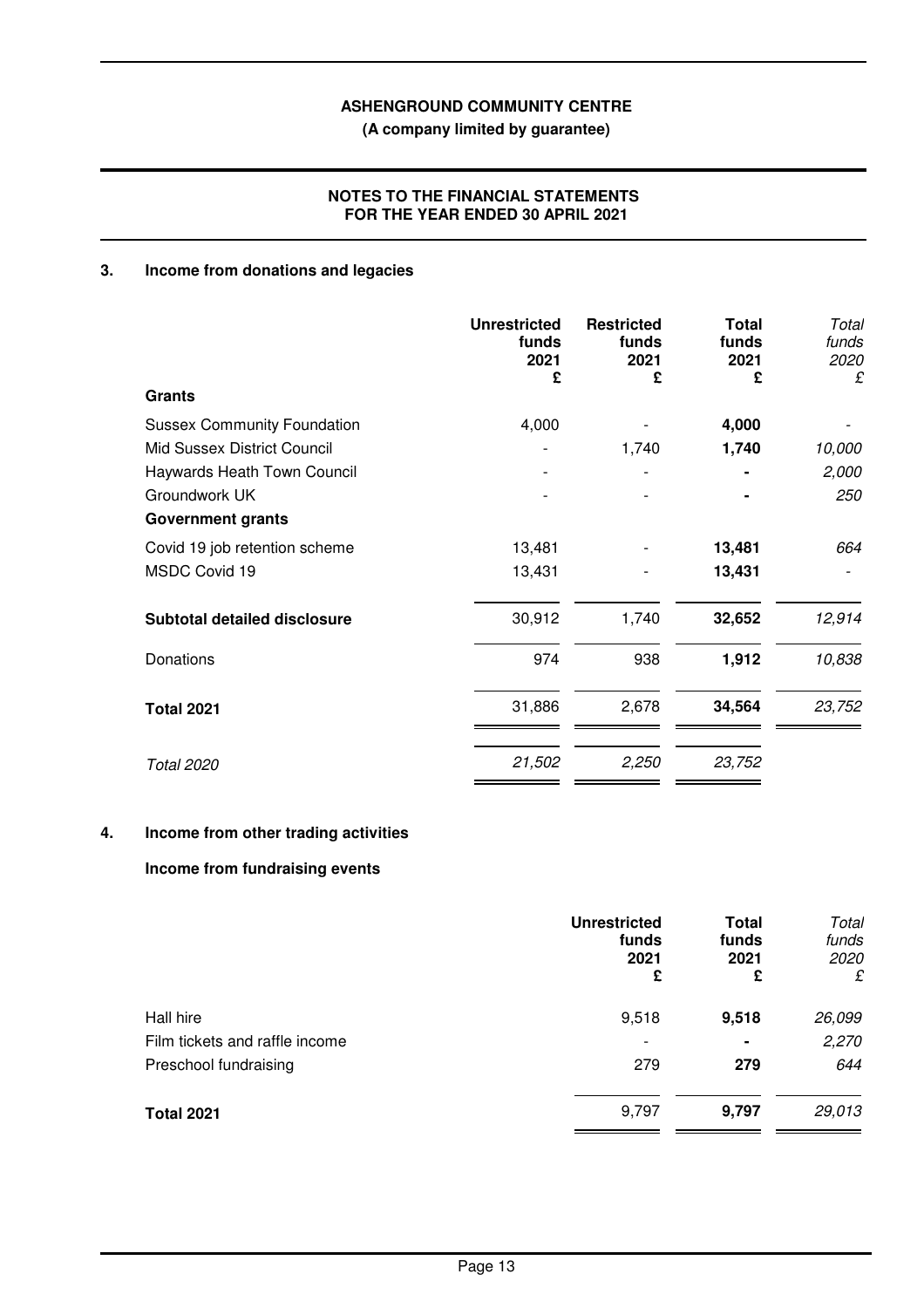**(A company limited by guarantee)**

### **NOTES TO THE FINANCIAL STATEMENTS FOR THE YEAR ENDED 30 APRIL 2021**

### **4. Income from other trading activities (continued)**

## **Income from charitable trading activities**

|                  | <b>Unrestricted</b> | Total  | Total  |
|------------------|---------------------|--------|--------|
|                  | funds               | funds  | funds  |
|                  | 2021                | 2021   | 2020   |
|                  | £                   | £      | £      |
| Preschool income | 58,142              | 58,142 | 24.761 |

Preschool income in the current year includes funding of £52,854 received from West Sussex County Council.

### **5. Investment income**

|                   | <b>Unrestricted</b><br>funds<br>2021 | Total<br>funds<br>2021 | Total<br>funds<br>2020<br>£ |
|-------------------|--------------------------------------|------------------------|-----------------------------|
| Investment income | 2                                    | 2                      | 9                           |
|                   |                                      |                        |                             |

## **6. Other incoming resources**

|                                    | <b>Unrestricted</b><br>funds<br>2021 | Total<br>funds<br>2021<br>£ | Total<br>funds<br>2020<br>£ |
|------------------------------------|--------------------------------------|-----------------------------|-----------------------------|
| Drainage and other recovery income | 21                                   | 21                          | 177                         |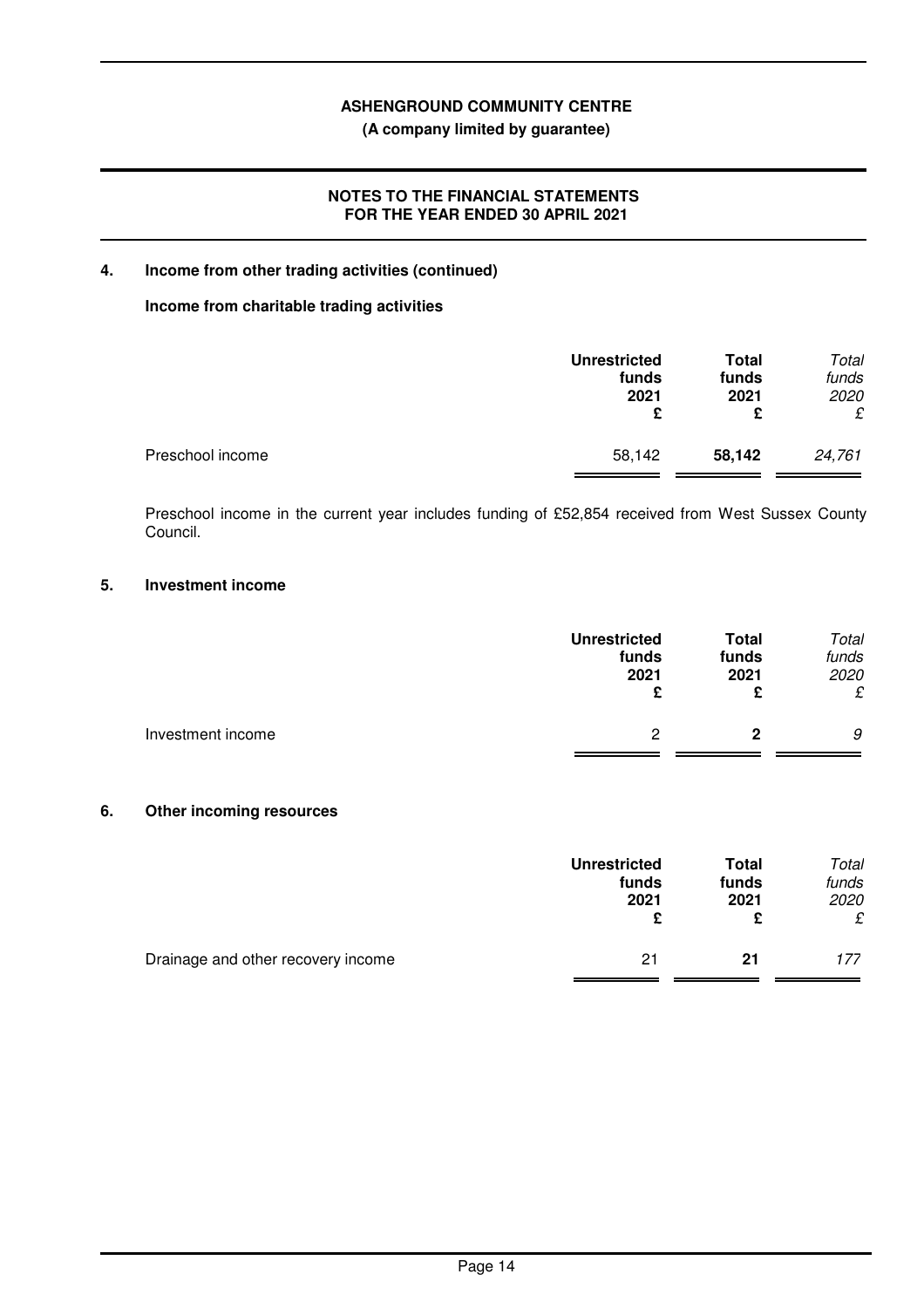**(A company limited by guarantee)**

## **NOTES TO THE FINANCIAL STATEMENTS FOR THE YEAR ENDED 30 APRIL 2021**

## **7. Analysis of expenditure on charitable activities**

## **Summary by fund type**

|                                         | <b>Unrestricted</b><br>funds<br>2021<br>£ | <b>Restricted</b><br>funds<br>2021<br>£ | <b>Total</b><br>funds<br>2021<br>£ | Total<br>funds<br>2020<br>£ |
|-----------------------------------------|-------------------------------------------|-----------------------------------------|------------------------------------|-----------------------------|
| Costs relating to charitable activities | 81,440                                    | 15,800                                  | 97.240                             | 99,211                      |
| <b>Total 2020</b>                       | 83,886                                    | 15,325                                  | 99,211                             |                             |

## **Summary by expenditure type**

|                                            | 2021<br>£ | <b>Staff costs Depreciation Other costs</b><br>2021<br>£ | 2021<br>£ | <b>Total</b><br>funds<br>2021<br>£ | Total<br>funds<br><i>2020</i><br>£ |
|--------------------------------------------|-----------|----------------------------------------------------------|-----------|------------------------------------|------------------------------------|
| Costs relating to charitable<br>activities | 66,239    | 16.005                                                   | 14.996    | 97.240                             | 99,211                             |
| Total 2020                                 | 52,947    | 17,321                                                   | 28,943    | 99,211                             |                                    |

### **8. Analysis of expenditure by activities**

|                             | <b>Activities</b><br>undertaken<br>directly<br>2021<br>£ | <b>Support</b><br>costs<br>2021 | Total<br>funds<br>2021<br>£ | Total<br>funds<br>2020<br>£ |
|-----------------------------|----------------------------------------------------------|---------------------------------|-----------------------------|-----------------------------|
| Community centre activities | 48,652                                                   | 48.588                          | 97.240                      | 99,211                      |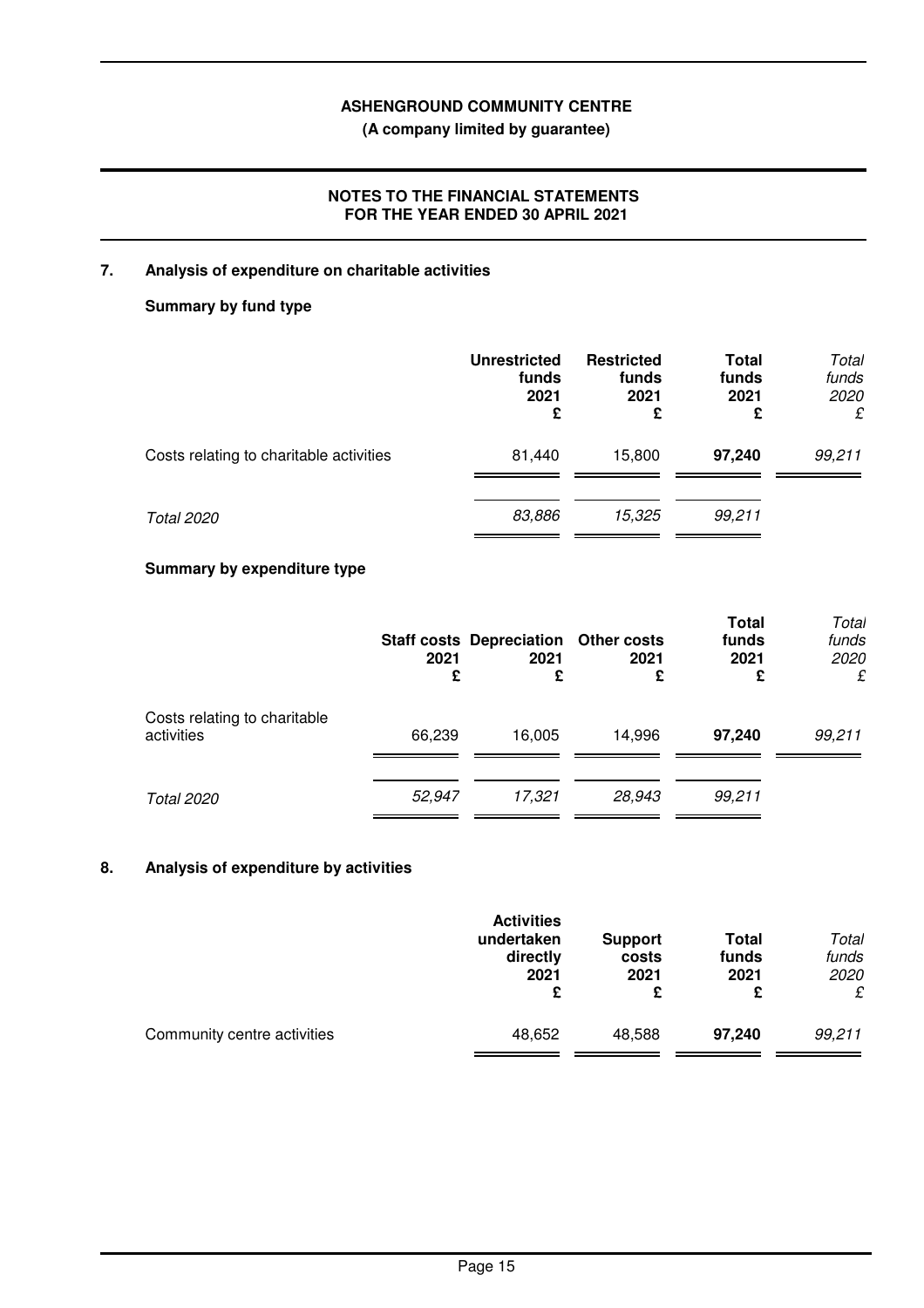**(A company limited by guarantee)**

## **NOTES TO THE FINANCIAL STATEMENTS FOR THE YEAR ENDED 30 APRIL 2021**

## **8. Analysis of expenditure by activities (continued)**

### **Analysis of direct costs**

|                        | <b>Total</b><br>funds<br>2021<br>£ | Total<br>funds<br>2020<br>£ |
|------------------------|------------------------------------|-----------------------------|
| Staff costs            | 45,643                             | 30,237                      |
| Depreciation           | 166                                |                             |
| Set up costs           | ۰                                  | 1,127                       |
| Legal and professional | 272                                | 450                         |
| Insurance              | 509                                | 396                         |
| Training               | 348                                | 257                         |
| Administration         | 1,714                              | 453                         |
| <b>Total 2021</b>      | 48,652                             | 32,920                      |

The preschool activity was set up in the previous year. Direct costs all relate to expenditure on this activity.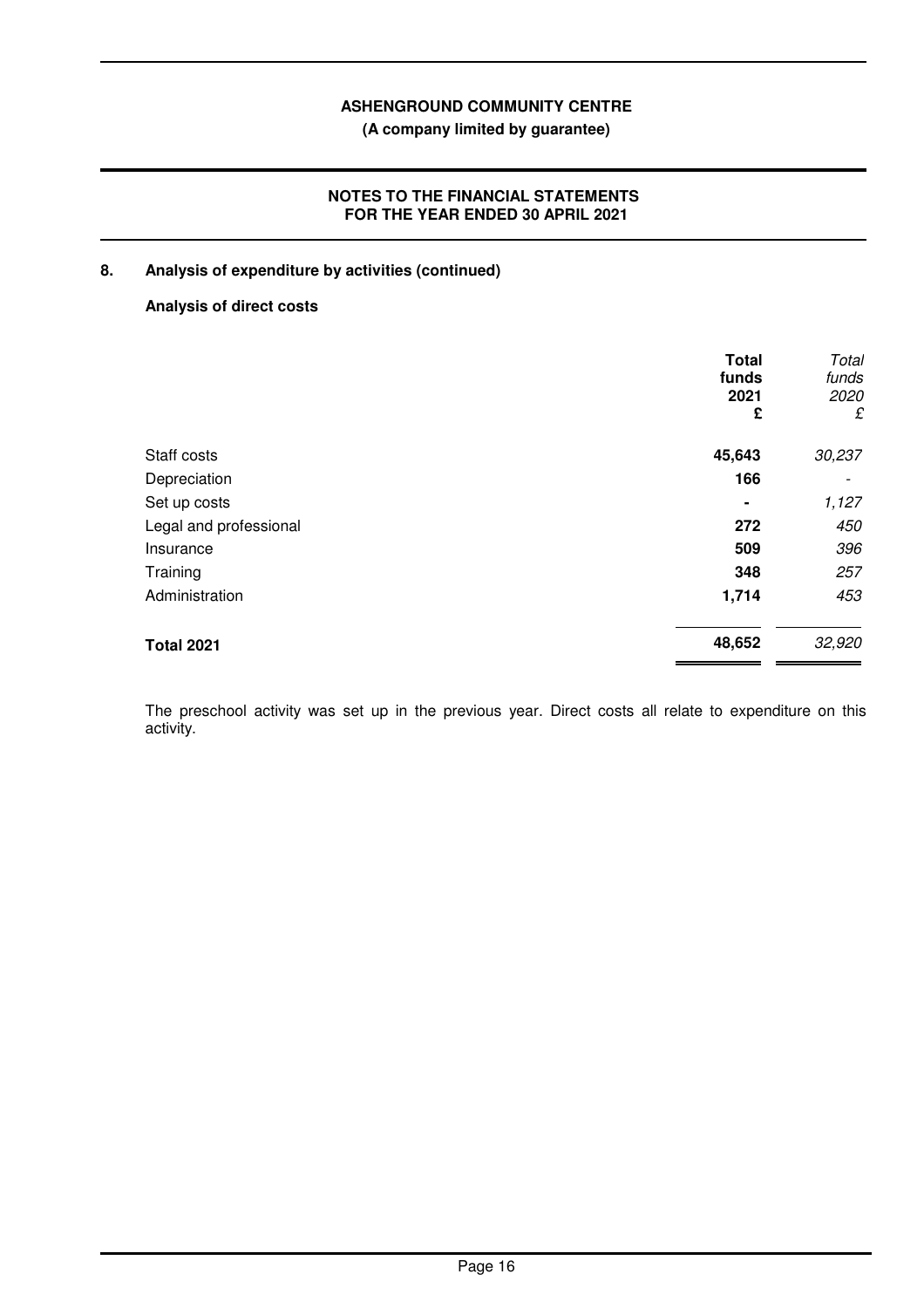**(A company limited by guarantee)**

## **NOTES TO THE FINANCIAL STATEMENTS FOR THE YEAR ENDED 30 APRIL 2021**

## **8. Analysis of expenditure by activities (continued)**

## **Analysis of support costs**

|                              | <b>Community</b><br>centre<br>activities<br>2021<br>£ | <b>Total</b><br>funds<br>2021<br>£ | Total<br>funds<br>2020<br>£ |
|------------------------------|-------------------------------------------------------|------------------------------------|-----------------------------|
| Staff costs                  | 20,596                                                | 20,596                             | 22,711                      |
| Depreciation                 | 15,839                                                | 15,839                             | 17,321                      |
| Community centre other costs | 142                                                   | 142                                | 458                         |
| Communications               | 704                                                   | 704                                | 1,162                       |
| Sundry costs                 | 1,132                                                 | 1,132                              | 1,370                       |
| Equipment costs              | 66                                                    | 66                                 | 137                         |
| Maintenance costs            | 4,481                                                 | 4,481                              | 6,842                       |
| Gardening                    | 367                                                   | 367                                | 762                         |
| Postage and stationery       | 122                                                   | 122                                | 596                         |
| <b>Utilities</b>             | 2,832                                                 | 2,832                              | 4,433                       |
| Use of church                |                                                       |                                    | 857                         |
| Cleaning                     | 196                                                   | 196                                | 162                         |
| Film costs                   |                                                       |                                    | 2,349                       |
| Accounting                   | 1,023                                                 | 1,023                              | 960                         |
| Legal costs                  | 35                                                    | 35                                 | 48                          |
| Property peppercorn rent     | 1                                                     | 1                                  | 1                           |
| Cafe consumables             | 54                                                    | 54                                 | 4,154                       |
| Council tax                  |                                                       |                                    | 909                         |
| Insurance                    | 998                                                   | 998                                | 989                         |
| Staff training               |                                                       |                                    | 70                          |
| <b>Total 2021</b>            | 48,588                                                | 48,588                             | 66,291                      |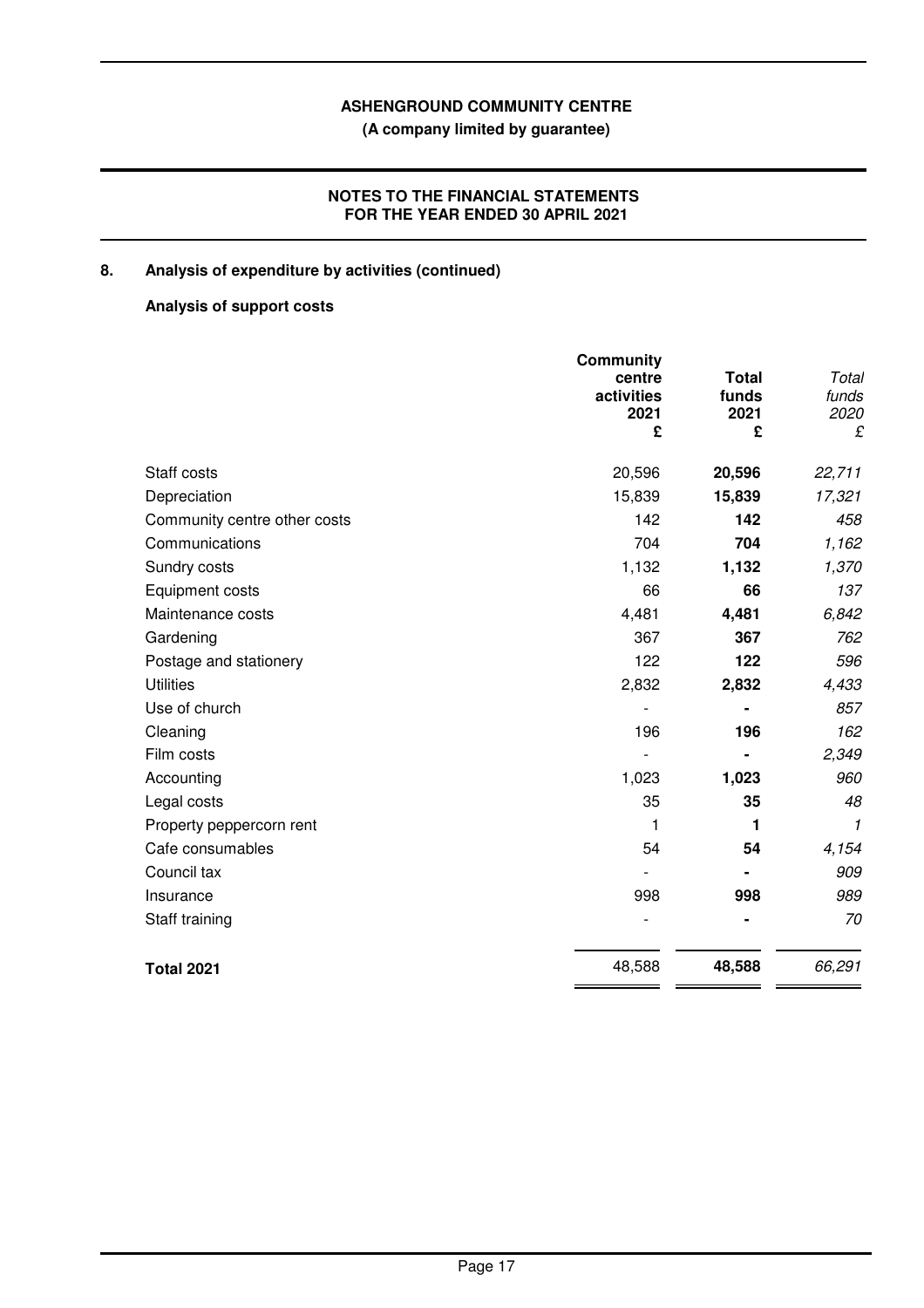**(A company limited by guarantee)**

### **NOTES TO THE FINANCIAL STATEMENTS FOR THE YEAR ENDED 30 APRIL 2021**

#### **9. Independent examiner's remuneration**

|                                                                                                                        | 2021  | 2020 |
|------------------------------------------------------------------------------------------------------------------------|-------|------|
| Fees payable to the company's independent examiner for the independent<br>examination of the company's annual accounts | 1.023 | 960  |

### **10. Staff costs**

|                                                      | 2021<br>£ | <i>2020</i><br>£ |
|------------------------------------------------------|-----------|------------------|
| Wages and salaries                                   | 65,086    | 51,739           |
| Contribution to defined contribution pension schemes | 1,153     | 1,208            |
|                                                      | 66,239    | 52.947           |
|                                                      |           |                  |

The average number of persons employed by the company during the year was as follows:

| 2021<br>No.  | 2020<br>No.    |
|--------------|----------------|
| $\mathbf{2}$ | 2              |
| Δ            | $\overline{4}$ |
| 6            | 6              |
|              |                |

No employee received remuneration amounting to more than £60,000 in either year.

## **11. Trustees' remuneration and expenses**

During the year, no Trustees received any remuneration or other benefits (2020 - £NIL). During the year ended 30 April 2021, no Trustee expenses have been incurred (2020 - £NIL).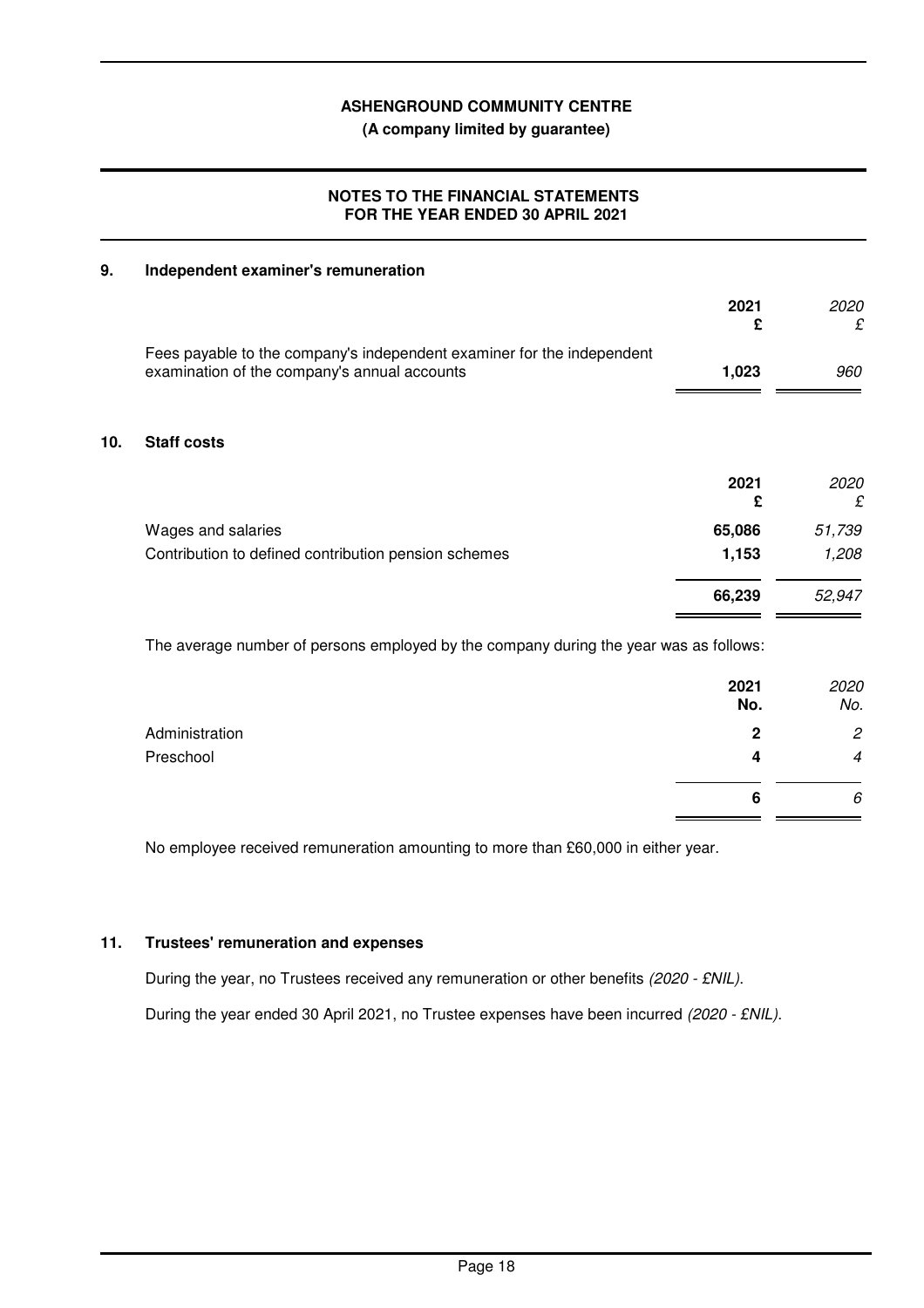**(A company limited by guarantee)**

### **NOTES TO THE FINANCIAL STATEMENTS FOR THE YEAR ENDED 30 APRIL 2021**

## **12. Tangible fixed assets**

|                          | <b>Freehold</b><br>property<br>£ | <b>Fixtures and</b><br>fittings<br>£ | <b>Computer</b><br>equipment<br>£ | <b>Total</b><br>£ |
|--------------------------|----------------------------------|--------------------------------------|-----------------------------------|-------------------|
| <b>Cost or valuation</b> |                                  |                                      |                                   |                   |
| At 1 May 2020            | 676,295                          | 28,124                               | 1,220                             | 705,639           |
| Additions                |                                  | 1,740                                | 499                               | 2,239             |
| At 30 April 2021         | 676,295                          | 29,864                               | 1,719                             | 707,878           |
| <b>Depreciation</b>      |                                  |                                      |                                   |                   |
| At 1 May 2020            | 168,068                          | 22,083                               | 1,220                             | 191,371           |
| Charge for the year      | 13,526                           | 2,313                                | 166                               | 16,005            |
| At 30 April 2021         | 181,594                          | 24,396                               | 1,386                             | 207,376           |
| Net book value           |                                  |                                      |                                   |                   |
| At 30 April 2021         | 494,701                          | 5,468                                | 333                               | 500,502           |
| At 30 April 2020         | 508,227                          | 6,041                                |                                   | 514,268           |
|                          |                                  |                                      |                                   |                   |

## **13. Debtors**

|                                | 2021  | 2020  |
|--------------------------------|-------|-------|
|                                | £     | £     |
| Due within one year            |       |       |
| Trade debtors                  | 1,258 | 644   |
| Other debtors                  | 981   | 664   |
| Prepayments and accrued income | 1,922 | 2,068 |
|                                | 4,161 | 3,376 |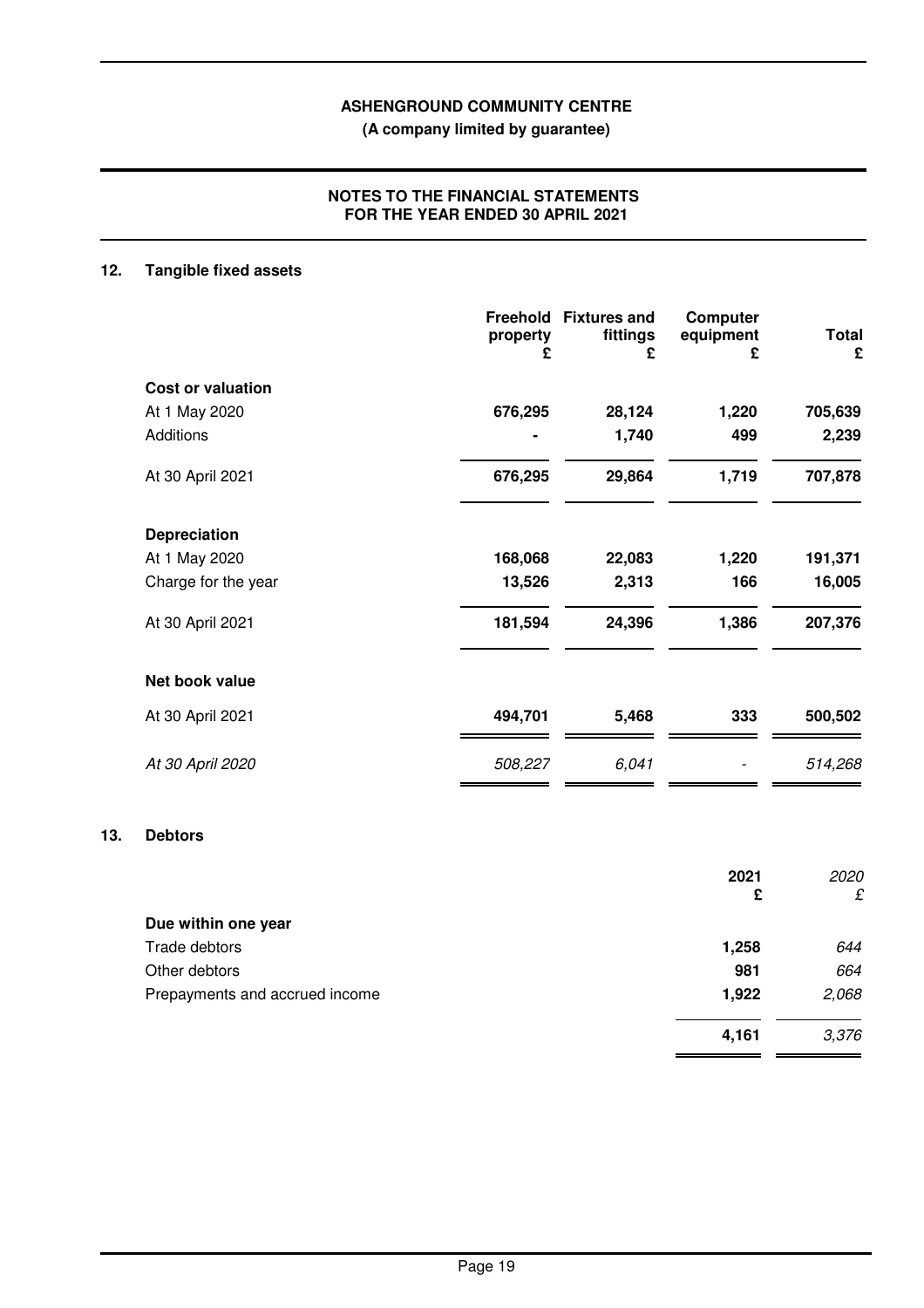**(A company limited by guarantee)**

### **NOTES TO THE FINANCIAL STATEMENTS FOR THE YEAR ENDED 30 APRIL 2021**

### **14. Creditors: Amounts falling due within one year**

|                                    | 2021<br>£ | 2020<br>£ |
|------------------------------------|-----------|-----------|
| Trade creditors                    | 150       | 150       |
| Other taxation and social security | 497       | 533       |
| Pension fund loan payable          | 254       | 296       |
| Other creditors                    | 1,000     |           |
| Accruals and deferred income       | 9,220     | 11,405    |
|                                    | 11,121    | 12,384    |

## **15. Financial instruments**

|                                                  | 2021<br>£ | <i>2020</i><br>£ |
|--------------------------------------------------|-----------|------------------|
| <b>Financial assets</b>                          |           |                  |
| Financial assets measured at amortised cost      | 38,214    | 20,280           |
|                                                  |           |                  |
|                                                  | 2021      | 2020             |
|                                                  | £         | £                |
| <b>Financial liabilities</b>                     |           |                  |
| Financial liabilities measured at amortised cost | (1,693)   | (1,626)          |

Financial assets measured at amortised cost comprise cash at bank and in hand, trade debtors and other debtors.

Financial liabilities measured at amortised cost comprise trade creditors and accruals.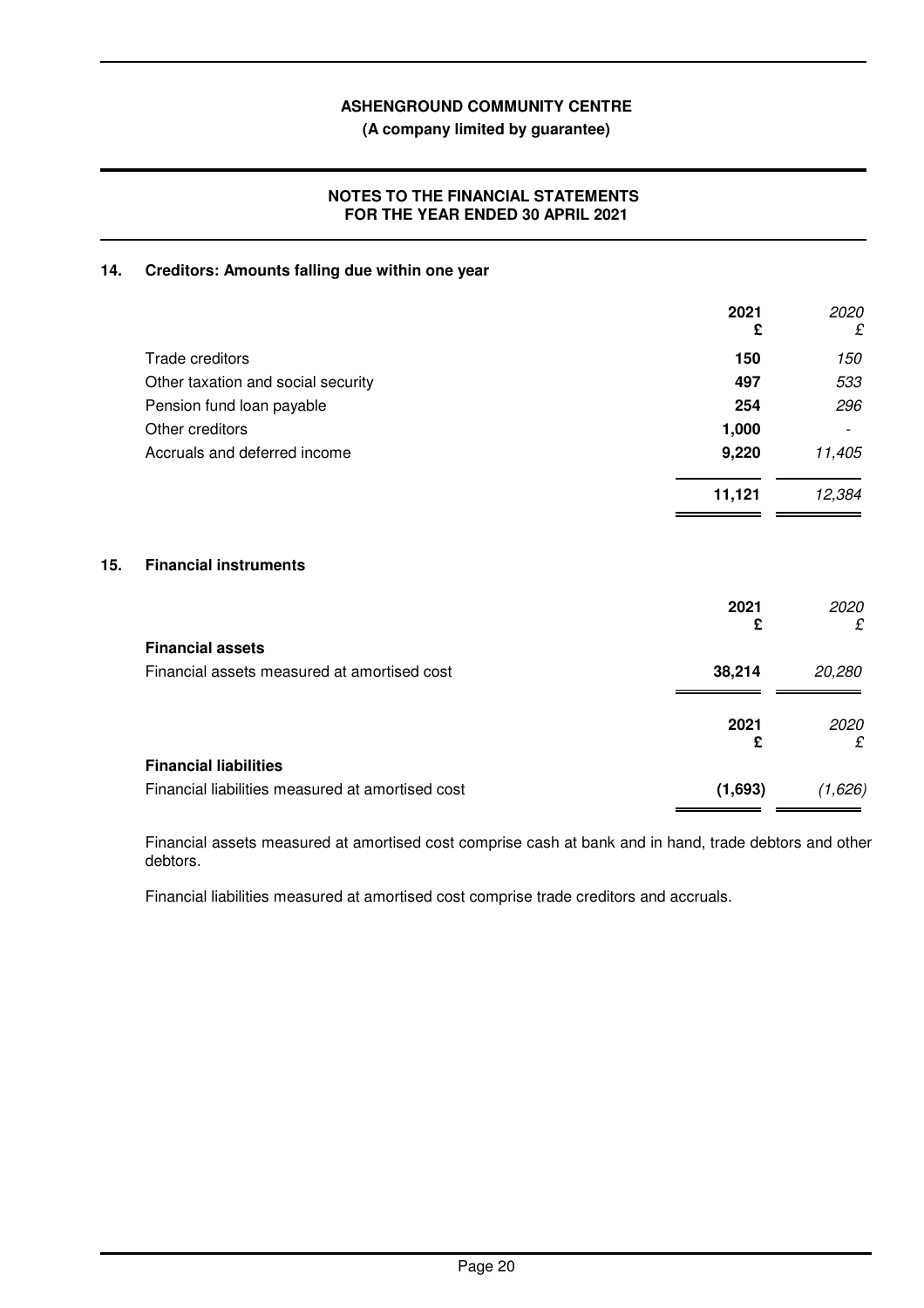**(A company limited by guarantee)**

### **NOTES TO THE FINANCIAL STATEMENTS FOR THE YEAR ENDED 30 APRIL 2021**

#### **16. Statement of funds**

## **Statement of funds - current year**

|                                 | <b>Balance at 1</b><br><b>May 2020</b> |         | Income Expenditure | <b>Balance at</b><br>30 April<br>2021 |
|---------------------------------|----------------------------------------|---------|--------------------|---------------------------------------|
|                                 | £                                      | £       | £                  | £                                     |
| <b>Unrestricted funds</b>       |                                        |         |                    |                                       |
| <b>Designated funds</b>         |                                        |         |                    |                                       |
| Equipment fund                  | 271                                    | 550     | (38)               | 783                                   |
| Cafe project                    | 4,382                                  | 134     | (889)              | 3,627                                 |
| Cafe project conservatory       | 29,563                                 |         | (629)              | 28,934                                |
|                                 | 34,216                                 | 684     | (1, 556)           | 33,344                                |
| <b>General funds</b>            |                                        |         |                    |                                       |
| <b>General Fund</b>             | (69)                                   | 99,163  | (79, 884)          | 19,210                                |
| <b>Total Unrestricted funds</b> | 34,147                                 | 99,847  | (81, 440)          | 52,554                                |
| <b>Restricted funds</b>         |                                        |         |                    |                                       |
| <b>Building fund</b>            | 476,745                                |         | (12, 857)          | 463,888                               |
| Cafe project                    | 10,483                                 |         | (478)              | 10,005                                |
| Equipment fund                  | 857                                    |         | (315)              | 542                                   |
| Cafe conservatory door          | 1,500                                  | 240     | (348)              | 1,392                                 |
| Laptop                          | 500                                    |         | (166)              | 334                                   |
| Covid fund for Centre costs     |                                        | 1,500   | (742)              | 758                                   |
| Preschool fund                  |                                        | 938     | (894)              | 44                                    |
|                                 | 490,085                                | 2,678   | (15,800)           | 476,963                               |
| <b>Total of funds</b>           | 524,232                                | 102,525 | (97, 240)          | 529,517                               |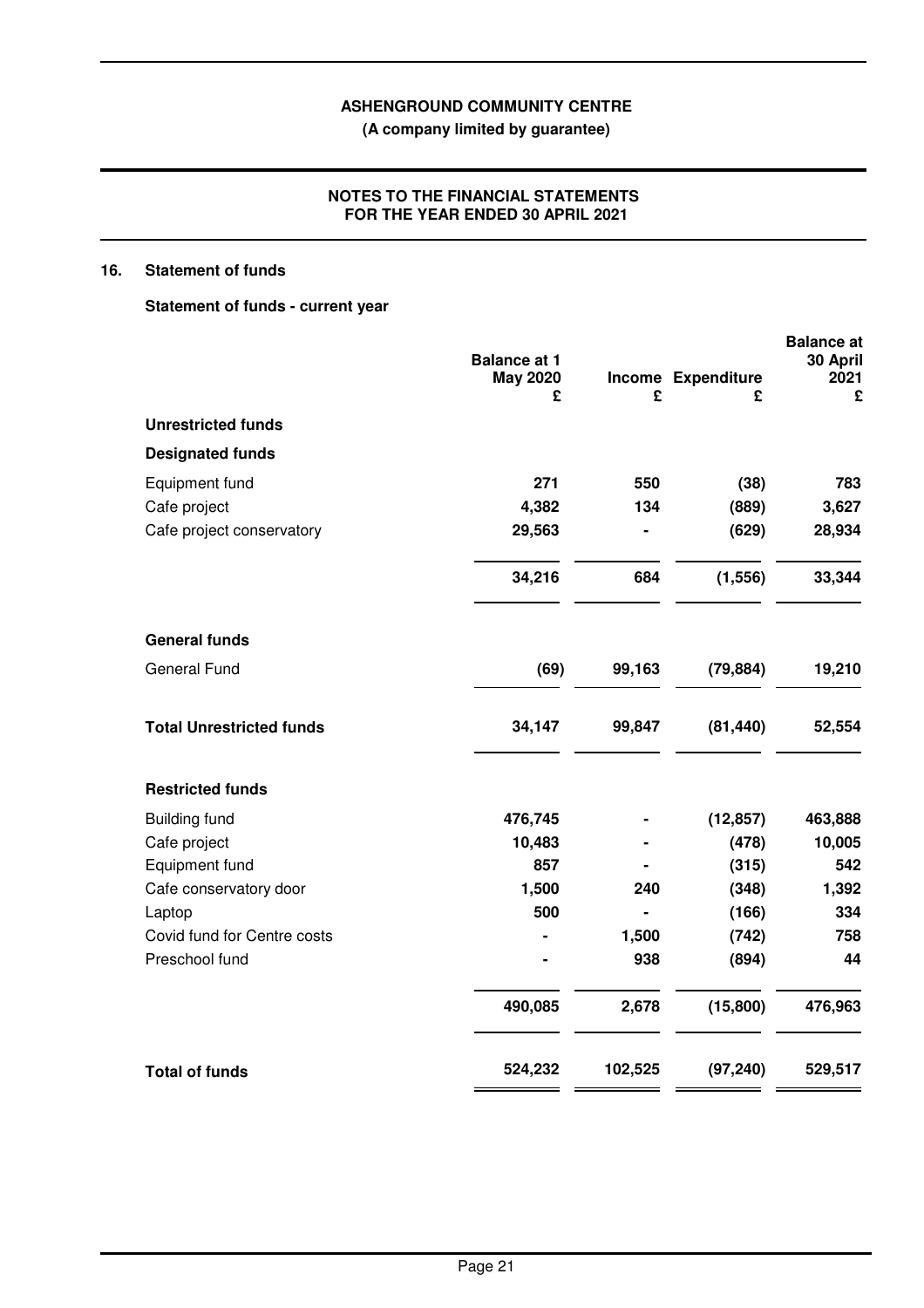**(A company limited by guarantee)**

## **NOTES TO THE FINANCIAL STATEMENTS FOR THE YEAR ENDED 30 APRIL 2021**

## **16. Statement of funds (continued)**

## **Statement of funds - prior year**

|                                 | <b>Balance</b> at<br>1 May 2019<br>£ | Income<br>£ | £         | <b>Balance</b> at<br>Expenditure 30 April 2020<br>£ |
|---------------------------------|--------------------------------------|-------------|-----------|-----------------------------------------------------|
| <b>Unrestricted funds</b>       |                                      |             |           |                                                     |
| <b>Designated funds</b>         |                                      |             |           |                                                     |
| Equipment fund                  | $\overline{z}$                       | 401         | (137)     | 271                                                 |
| Cafe project                    | 1,175                                | 8,220       | (5,013)   | 4,382                                               |
| Cafe project conservatory       | 30,192                               |             | (629)     | 29,563                                              |
|                                 | 31,374                               | 8,621       | (5, 779)  | 34,216                                              |
| <b>General funds</b>            |                                      |             |           |                                                     |
| <b>General Fund</b>             | 11,197                               | 66,840      | (78, 106) | (69)                                                |
| <b>Total Unrestricted funds</b> | 42,571                               | 75,461      | (83, 885) | 34,147                                              |
| <b>Restricted funds</b>         |                                      |             |           |                                                     |
| <b>Building fund</b>            | 489,602                              |             | (12, 857) | 476,745                                             |
| Cinema curtain fund             | 686                                  |             | (686)     |                                                     |
| <b>CCTV</b> fund                | 989                                  |             | (989)     |                                                     |
| Cafe project                    | 10,711                               | 250         | (478)     | 10,483                                              |
| Equipment fund                  | 1,172                                |             | (315)     | 857                                                 |
| Cafe conservatory door          |                                      | 1,500       |           | 1,500                                               |
| Laptop                          |                                      | 500         |           | 500                                                 |
|                                 | 503,160                              | 2,250       | (15, 325) | 490,085                                             |
| <b>Total of funds</b>           | 545,731                              | 77,711      | (99, 210) | 524,232                                             |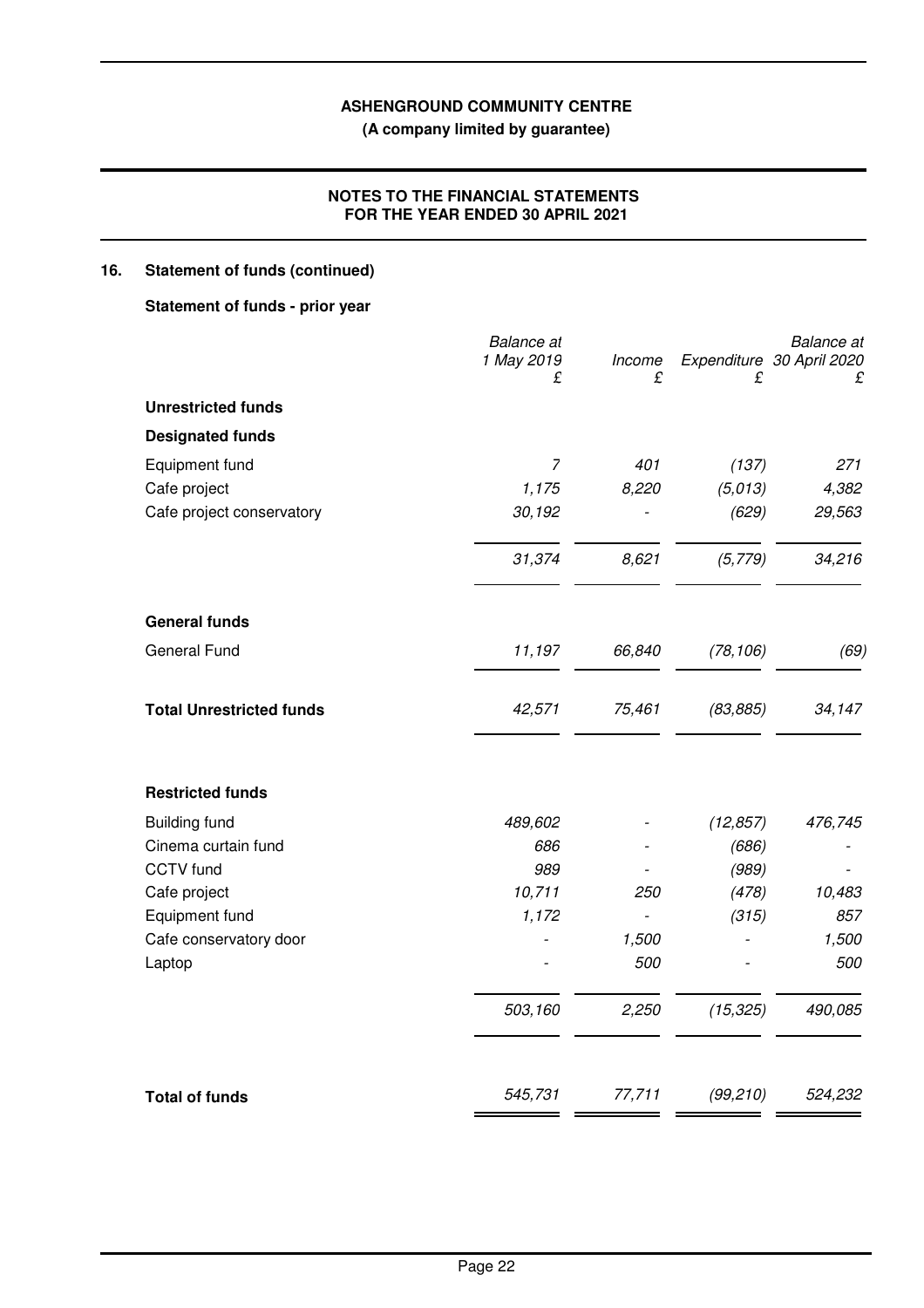**(A company limited by guarantee)**

### **NOTES TO THE FINANCIAL STATEMENTS FOR THE YEAR ENDED 30 APRIL 2021**

#### **Aim and use of funds**

Designated funds:

The equipment designated fund was set up in a previous year for the purchase of equipment for the Centre.

The cafe project fund was established in a previous year and relates to the set up and running of a Centre cafe.

The cafe project conservatory designated fund relates to the cost of new conservatory. The cost of the conservatory has been capitalised and the depreciaton expense has been applied against the fund.

#### Restricted funds:

In a previous year the building fund was set up with donations and grants restricted for the acquisition and building of the Centre. The building was capitalised and annual depreciation is charged against this fund.

The cinema curtain and CCTV funds were set up in a previous year. The cost of curtains and CCTV have been capitalised and annual depreciation is charged against the associated fund.

The cafe project restricted fund was set up in the previous year for use against cafe related costs. The income relates to a restricted donation received in the year. The cost of improvements and equipment have been capitalised and annual depreciation is charged against this fund.

The equipment fund relates to the purchase of chairs and tables in a previous year. The costs of the tables and chairs have been capitalised and annual depreciation has been charged against the fund.

The cafe conservatory door and laptop funds were set up with grants received during a previous year from Haywards Heath Town Council. The cost of these items has been capitalised and the depreciation expense applied against the fund.

Covid fund for Centre costs was set up with funds received from Mid Sussex District Council.

The preschool fund was set up with donations from various sources and the costs related mainly to Covid-19 related hygiene products.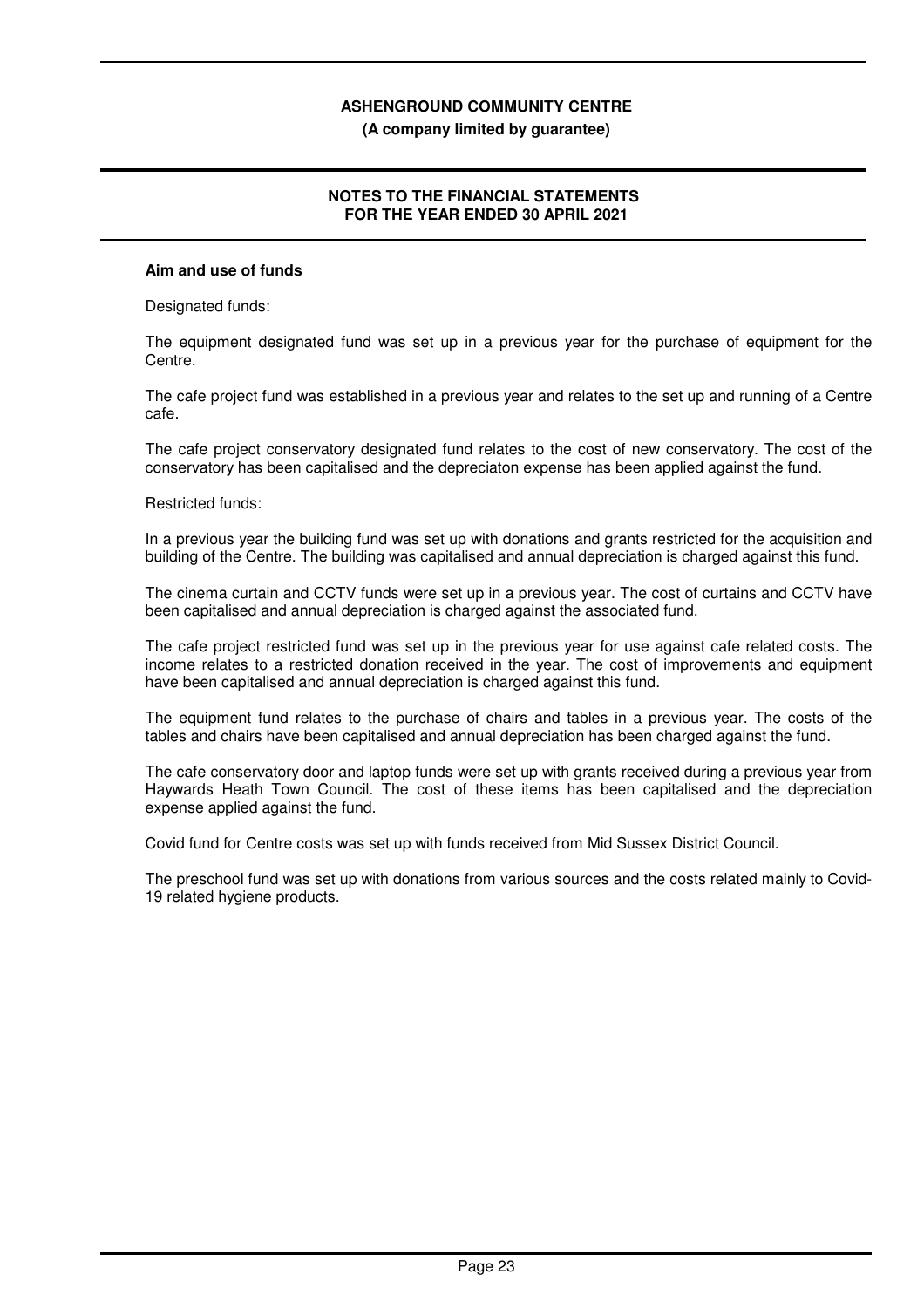**(A company limited by guarantee)**

### **NOTES TO THE FINANCIAL STATEMENTS FOR THE YEAR ENDED 30 APRIL 2021**

### **17. Summary of funds**

## **Summary of funds - current year**

|                               | <b>Balance at 1</b><br><b>May 2020</b><br>£ | <b>Income</b><br>£ | <b>Expenditure</b><br>£ | <b>Balance at</b><br>30 April<br>2021<br>£ |
|-------------------------------|---------------------------------------------|--------------------|-------------------------|--------------------------------------------|
| Designated funds              | 34,216                                      | 684                | (1, 556)                | 33,344                                     |
| General funds                 | (69)                                        | 99,163             | (79, 884)               | 19,210                                     |
| <b>Restricted funds</b>       | 490,085                                     | 2,678              | (15,800)                | 476,963                                    |
|                               | 524,232                                     | 102,525            | (97, 240)               | 529,517                                    |
| Summary of funds - prior year |                                             |                    |                         |                                            |
|                               | <b>Balance</b> at                           |                    |                         | <b>Balance</b> at                          |
|                               | 1 May 2019                                  | Income             |                         | Expenditure 30 April 2020                  |
|                               | £                                           | £                  | £                       | £                                          |
| Designated funds              | 31,374                                      | 8,621              | (5, 779)                | 34,216                                     |
| General funds                 | 11,197                                      | 66,840             | (78, 106)               | (69)                                       |
| <b>Restricted funds</b>       | 503,160                                     | 2,250              | (15, 325)               | 490,085                                    |
|                               | 545,731                                     | 77,711             | (99, 210)               | 524,232                                    |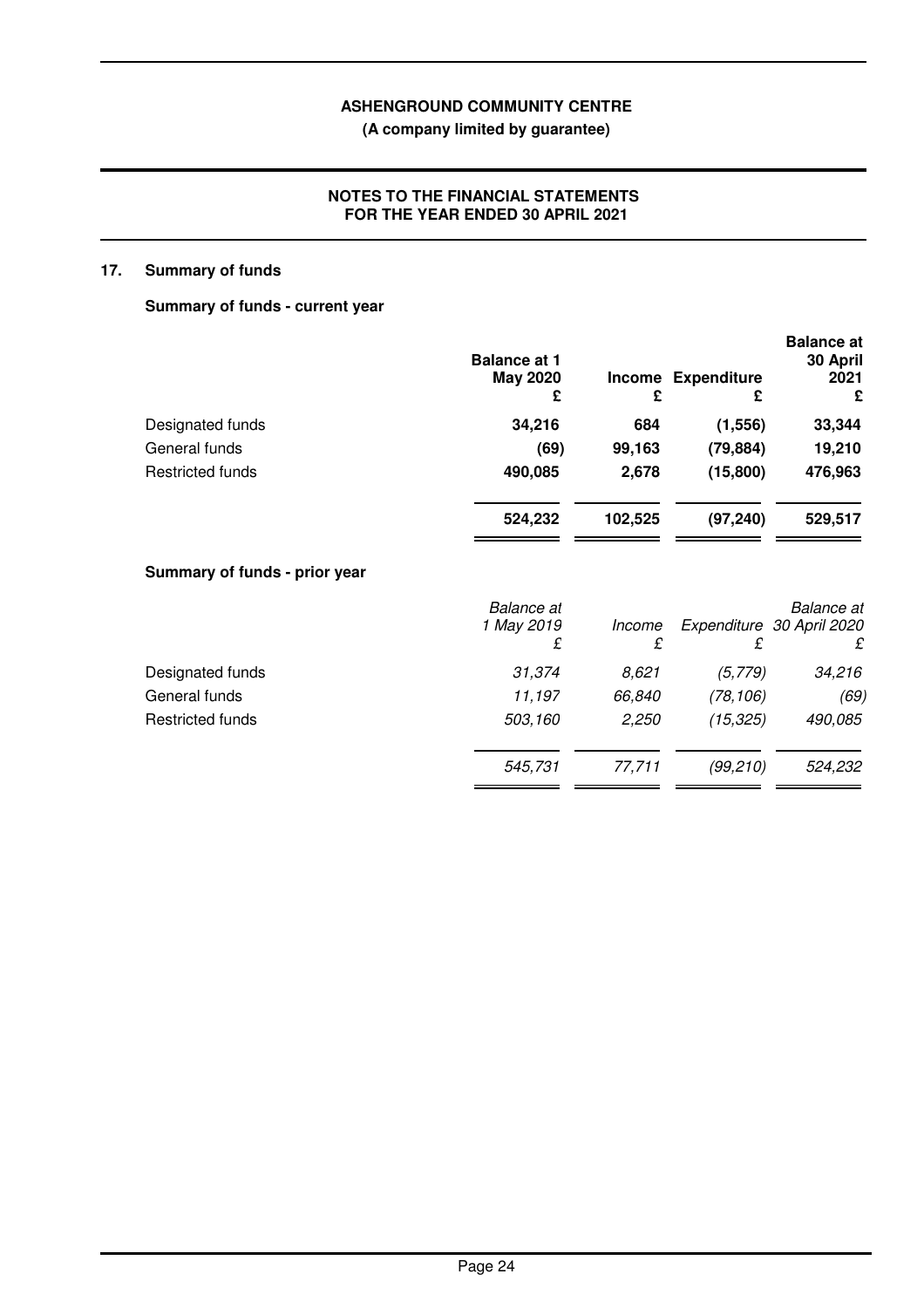**(A company limited by guarantee)**

### **NOTES TO THE FINANCIAL STATEMENTS FOR THE YEAR ENDED 30 APRIL 2021**

#### **18. Analysis of net assets between funds**

### **Analysis of net assets between funds - current year**

|                               | <b>Unrestricted</b><br>funds<br>2021<br>£ | <b>Restricted</b><br>funds<br>2021<br>£ | Total<br>funds<br>2021<br>£ |
|-------------------------------|-------------------------------------------|-----------------------------------------|-----------------------------|
| Tangible fixed assets         | 31,592                                    | 468,910                                 | 500,502                     |
| Current assets                | 32,083                                    | 8,053                                   | 40,136                      |
| Creditors due within one year | (11, 121)                                 | $\overline{\phantom{a}}$                | (11, 121)                   |
| <b>Total</b>                  | 52,554                                    | 476,963                                 | 529,517                     |

### **Analysis of net assets between funds - prior year**

|                               | Unrestricted<br>funds<br>2020<br>£ | Restricted<br>funds<br><i>2020</i><br>£ | Total<br>funds<br>2020<br>£ |
|-------------------------------|------------------------------------|-----------------------------------------|-----------------------------|
| Tangible fixed assets         | 33,433                             | 480,835                                 | 514,268                     |
| Current assets                | 13,098                             | 9,250                                   | 22,348                      |
| Creditors due within one year | (12, 384)                          | $\overline{\phantom{a}}$                | (12, 384)                   |
| <b>Total</b>                  | 34,147                             | 490,085                                 | 524,232                     |

### **19. Pension commitments**

The company operates a defined contributions pension scheme. The assets of the scheme are held separately from those of the company in an independently administered fund. The pension cost charge represents contributions payable by the company to the fund and amounted to £1,153 (2020 - £1,208). Contributions totalling £254 (2020 - £296) were payable to the fund at the balance sheet date and are included in creditors.